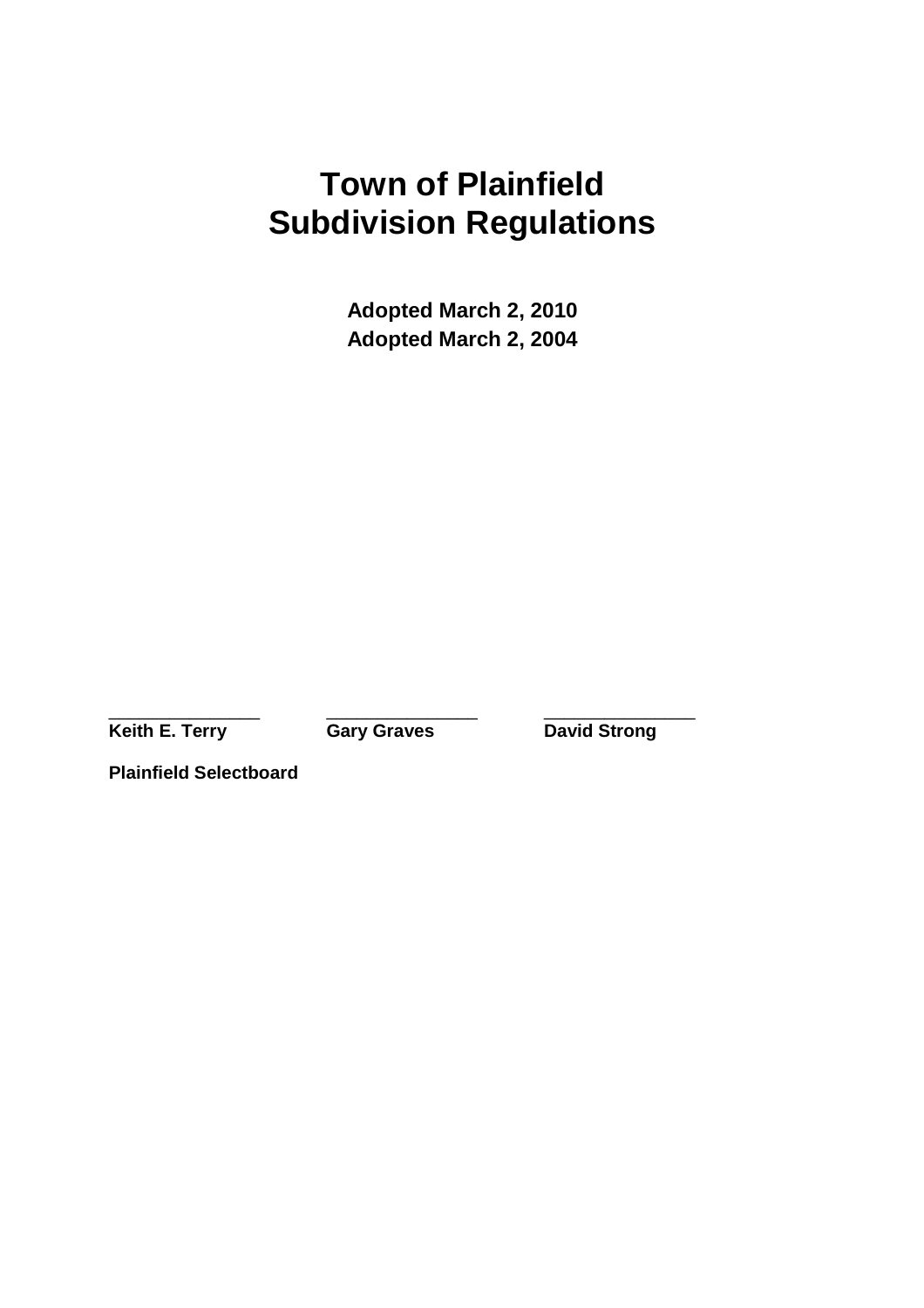| Section 440 -- Site Drainage, Stormwater Management and Erosion Control13 |  |
|---------------------------------------------------------------------------|--|
|                                                                           |  |
|                                                                           |  |
|                                                                           |  |
|                                                                           |  |
|                                                                           |  |
|                                                                           |  |
|                                                                           |  |
|                                                                           |  |
| Section 530                                                               |  |
|                                                                           |  |
|                                                                           |  |
|                                                                           |  |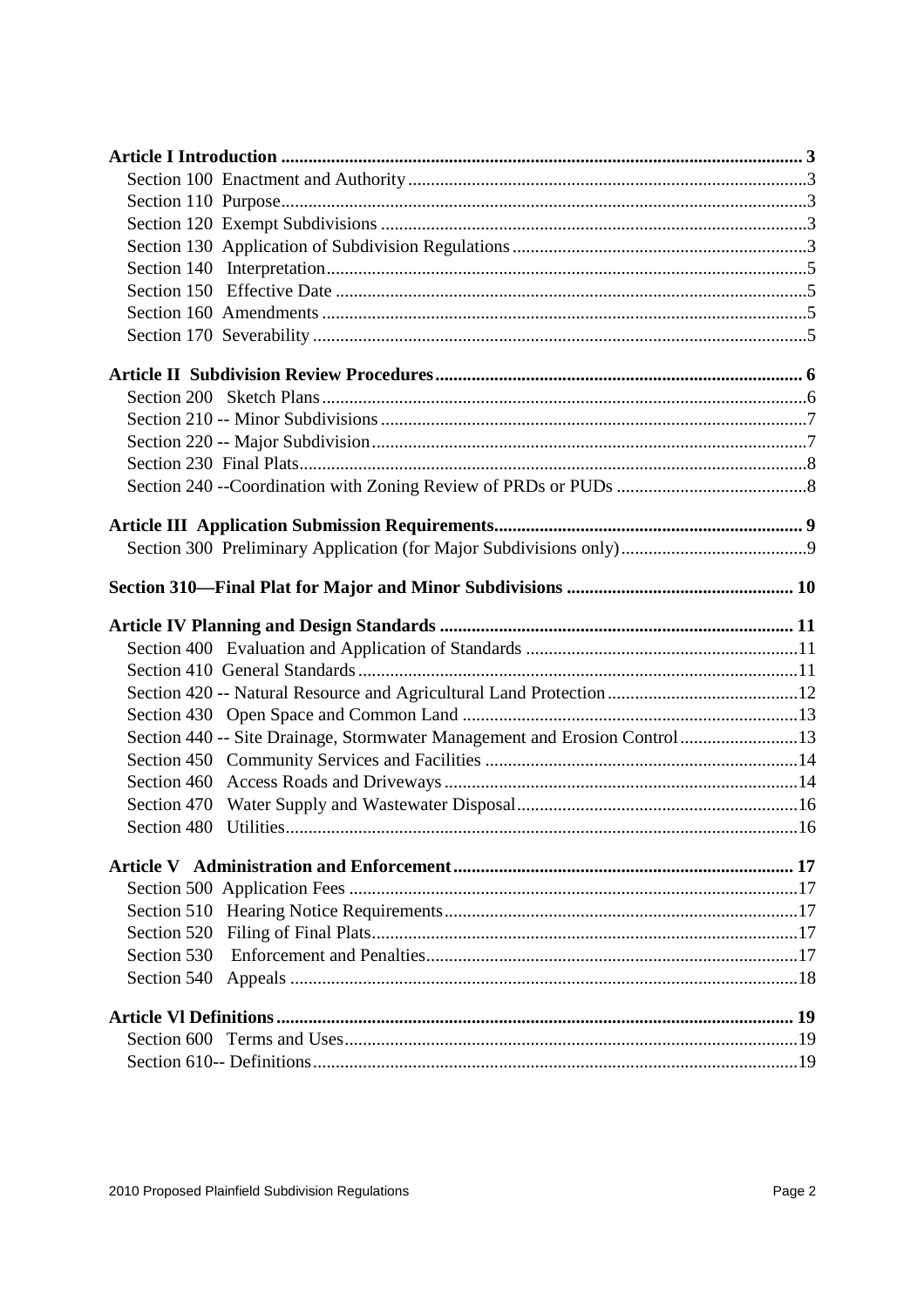# **Article I Introduction**

### **Section 100 Enactment and Authority**

The Town of Plainfield enacts these Subdivision Regulations under the authority of the Vermont Municipal and Regional Planning and Development Act, 24 V.S.A., Chapter 117 (herein referred to as the Act), the Plainfield Town Plan, and the Plainfield Zoning Regulations. The Plainfield Planning Commission is hereby authorized to regulate the subdivision of land and the subsequent development of land through these Subdivision Regulations in accordance with the Act.

### **Section 110 Purpose**

The general purposes and goals set forth in 24 V.S.A. 4302 ("to encourage appropriate development of all lands in this state" etc.) are hereby adopted by reference. The Town of Plainfield adopts these Subdivision Regulations for the following purposes:

- (1) To provide for orderly growth and coordinated development in the Town of Plainfield.
- (2) To assure the safety, health, and welfare of the town's landowners and residents.
- (3) To carry out the purposes of the Town Plan.
- (4) To assure conformance with the zoning regulations, any existing capital budget and program, and any other Town ordinances or regulations.
- (5) To make proper provision for drainage, water, sewerage, recreational facilities, open space and the safe and convenient movement of pedestrian and vehicular traffic.
- (6) To prevent development which exceeds the capacity of the land and ensure that the rate of growth does not exceed the ability of the Town to provide public services and facilities.
- (7) To assure a compatible relationship of development to landform, topography and geology, to natural drainage and surface water run-off, and to the groundwater table.
- (8) To preserve and manage the rural character, natural resources, natural beauty and topography of the Town and encourage the prudent use of natural resources.
- (9) To discourage developmental sprawl and minimize the fragmentation of productive farmland or woodlands in order to ensure their continued use and availability for agriculture and forestry.
- (10) To preserve sites that are historically significant.

The intent of these regulations is not to inhibit the ability to subdivide property.

### **Section 120 Exempt Subdivisions**

A landowner may subdivide one lot from a parcel existing on the date of these regulations exempt from subdivision review; however, the parcel must comply with town zoning requirements for the district in which it is located and all applicable state requirements, including the recording of a plat in conformance with 24 V.S.A. §4416 and 27 V.S.A. Chapter 17. Any subsequent subdivision of any of the resulting parcels must follow these subdivision regulations.

### **Section 130 Application of Subdivision Regulations**

(A) **Applicability**. Prior to any subdivision of land; before a final contract for sale of such subdivision or any part thereof is made; before any grading or clearing of building sites, or before any permit for erection of a structure in such proposed subdivision is granted, the subdivider shall apply in writing to the Planning Commission for and secure approval of proposed subdivision in accordance with these Subdivision Regulations.

These Subdivision Regulations apply to all non-exempt subdivisions: no lot shall be subdivided and no subdivision shall be recorded in the town land records until the subdivider has obtained final approval of the subdivision plan from the Planning Commission.

2010 Proposed Plainfield Subdivision Regulations Page 3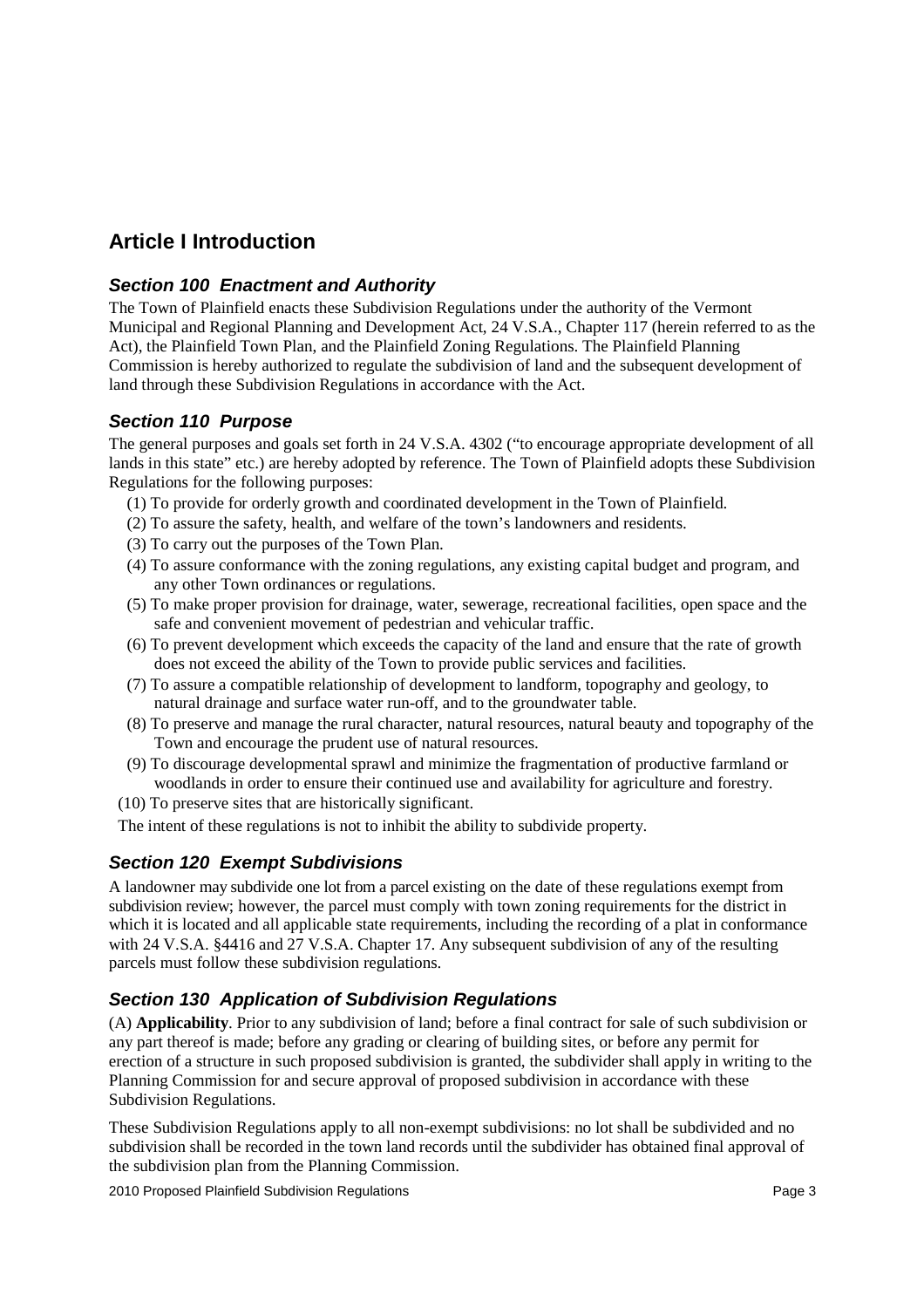(B) **Waivers.** Pursuant to 24 V.S.A. §4413, if it be determined that strict compliance with the rules and regulations of this ordinance would result in extraordinary hardship to the subdivider due to unforeseen difficulties or conditions beyond the control of the subdivider, then the Planning Commission may modify, waive or vary such compliances under the following stipulations:

- (1) In granting modifications, waivers or variances, the Planning Commission shall require such conditions which, in its judgment, will secure substantially the objectives of the requirements so modified, waived or varied. No such modification, waiver or variance may be granted if it would have the effect of nullifying the intent and purpose of the Town Plan, the Plainfield Zoning Regulations, these Subdivision Regulations, or other Town ordinances or regulations.
- (2) Each and every modification, waiver or variance of these regulations sought by a subdivider shall be specifically applied for in writing by the subdivider at the time of submitting the application and plans. Any condition shown on the preliminary or final plan which would require a modification, waiver or variance shall constitute a ground for disapproval of the plan unless a written request for such a modification, waiver or variance accompanies the plans.
- (3) When a waiver or variance is requested with respect to a subdivision application, the notice of the public hearing on such application shall specify that such has been requested, shall identify the provision(s) of these Subdivision Regulations to which the request for variance or waiver pertains, and shall contain a concise statement of the nature and reasons for the request.
- (4) Any modification, waiver or variance granted shall:
	- (a) pertain only to that particular subdivision for which it is granted.
	- (b) not impair the appropriate use or development of adjacent property, burden municipal services, or be detrimental to public safety or welfare.
	- (c) represent the minimum that will afford relief and will represent the least deviation possible from the subdivision regulations and the Town Plan.
- (5) If a waiver or variance is granted by the Planning Commission, the permit or approval for the subdivision shall identify the provision(s) of the Subdivision Regulation waived or varied and shall identify any conditions imposed by the Planning Commission in connection with the approval of the waiver or variance.

(C) **Boundary Line Adjustments.** A boundary line adjustment may be approved by the Zoning Administrator or the Planning Commission depending on the scope of the adjustment. In either case the following conditions apply for any boundary line adjustment:

- 1. The total number of parcels resulting from the transaction will not be greater than the number of parcels that existed prior to the proposed boundary line adjustment;
- 2. It will not make complying lots nonconforming, and will not increase the nonconformance of any existing lot.
- 3. A plat map showing the locations of the new boundaries must be filed in accordance with Vermont statutes.

The Zoning Administrator may approve a boundary line adjustment if all of the following conditions are found to be true:

- (a) The land is not located within a subdivision previously approved by the Planning Commission.
- (b) The land area to be transferred is less than the minimum lot size in the district.
- (c) No more than two lots are involved.
- If the above conditions are not met, the boundary line adjustment must be reviewed by the Planning Commission.

 (D) **Parcels Not to Merge**. When the owner of a parcel acquires an adjoining parcel the two adjoining parcels shall not automatically merge into a single parcel for purposes of these Subdivision Regulations unless one of the parcels qualifies as a nonconforming lot, in which case it shall merge unless it has been previously developed in compliance with 24 V.S.A. §4406.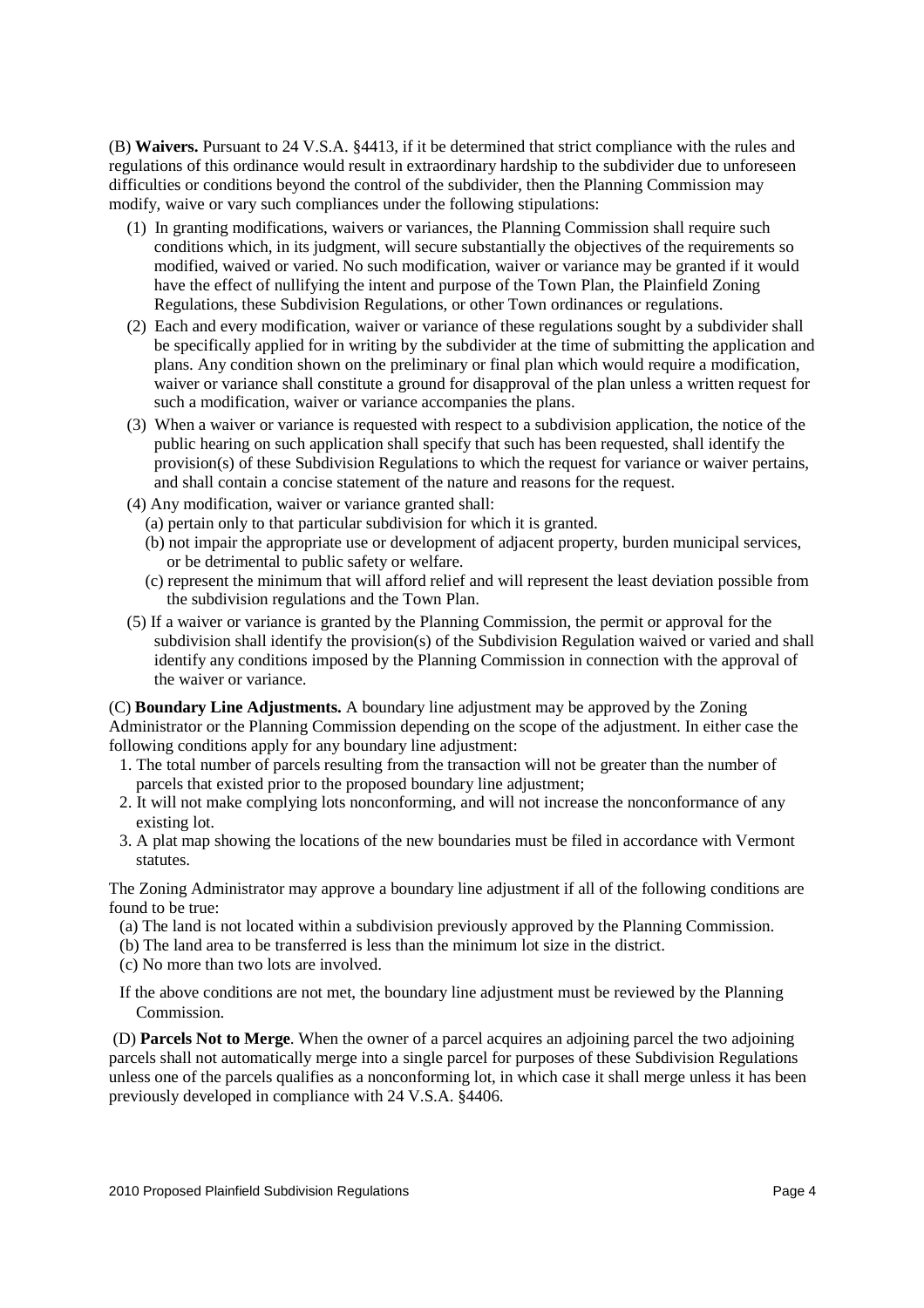#### **Section 140 Interpretation**

Where these Subdivision Regulations impose a greater restraint or restriction than is provided under any other statute, bylaw, ordinance, rule or regulation, then these Subdivision Regulations shall govern. However, the adoption of these Subdivision Regulations shall not repeal any permit previously issued.

#### **Section 150 Effective Date**

These Subdivision Regulations shall take effect immediately after adoption at a regular or special town meeting, in accordance with 24 V.S.A. §4404. The Subdivision Regulations heretofore in effect shall be deemed repealed upon the effective date of these Subdivision Regulations.

#### **Section 160 Amendments**

Any provision of these Subdivision Regulations may be amended as provided in §4403–4404 of the Act.

#### **Section 170 Severability**

The invalidity of any provision of these Subdivision Regulations shall not invalidate any other part.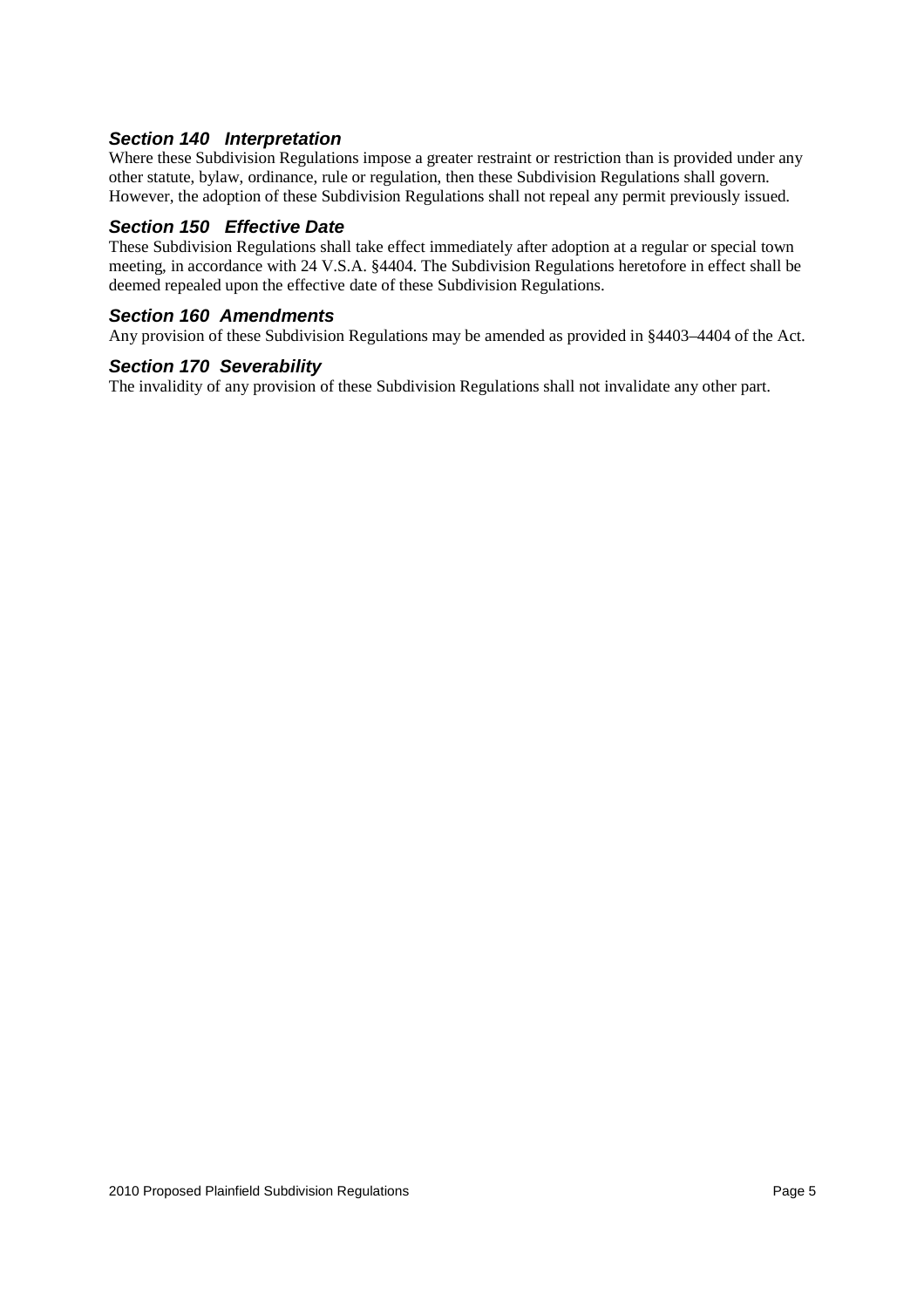# **Article II Subdivision Review Procedures**

#### **Section 200 Sketch Plans**

(A) **Sketch Plan Application.** Any owner of land shall, prior to submitting an application for subdivision of land, submit to the Chair of the Planning Commission at least 15 days prior to a regular meeting of the Planning Commission, two copies of a Sketch plan of the proposed subdivision. The Sketch Plan shall consist of a map of the property showing the following information:

- 1. Name and address of the owner of record and applicant.
- 2. Names of owners of record of abutting properties.
- 3. Boundaries and area of each of the proposed new lots.
- 4. Date, true north arrow, scale and contour lines at intervals no greater than twenty (20) feet, from a field survey or USGS topographic map.
- 5. **Existing land features**: Delineation of significant physical features referenced in the Town Plan and/or identified through site investigation, including but not limited to:
	- A. current land uses (sugarbush, woodlot, etc.) E. historic sites and structures
		-
	- B. existing vegetation (meadow, hardwoods, etc.) F. critical wildlife habitats (e.g. deeryards)
	- C. structures, walls and fence lines G. floodplains, ponds & streams
		-
	- D. driveways, access roads and utility easements H. wetlands and geologic outcrops
- 6. **Proposed:** The location of proposed development including building envelopes, access roads, driveways, utilities, related site improvements, and the location of proposed open space, land to be held in common and/or other features to be preserved.
- 7. The location of existing zoning boundaries within 500 feet of the proposed subdivision.
- 8. Type and location of existing and proposed restrictions on land, such as easements and covenants (e.g utility right-of-way)
- 9. Vicinity map showing general location of the property in relation to surrounding area.

(B) **Meeting Attendance.** The subdivider or his/her authorized representative shall attend the meeting of the Planning Commission to discuss the requirements of these Subdivision Regulations including compliance with planning and design standards under Article IV.

(C) **Classification of Subdivision.** At this meeting the Planning Commission will classify the Sketch Plan as either a major subdivision or a minor subdivision.

(D) **Action on Sketch Plan.** The Planning Commission shall study the Sketch Plan to determine whether or not it conforms to or would be in conflict with the Town Plan, the Zoning Regulations and any other regulations currently in effect. The Planning Commission shall determine whether the Sketch Plan meets the purposes of these Subdivision Regulations. The Planning Commission may make specific recommendations for changes and may request additional information to be submitted with the application including but not limited to surveys, special studies and/or supporting documentation as appropriate. Such recommendations and requests shall be given to the applicant within thirty (30) days of the meeting at which the Sketch Plan is classified.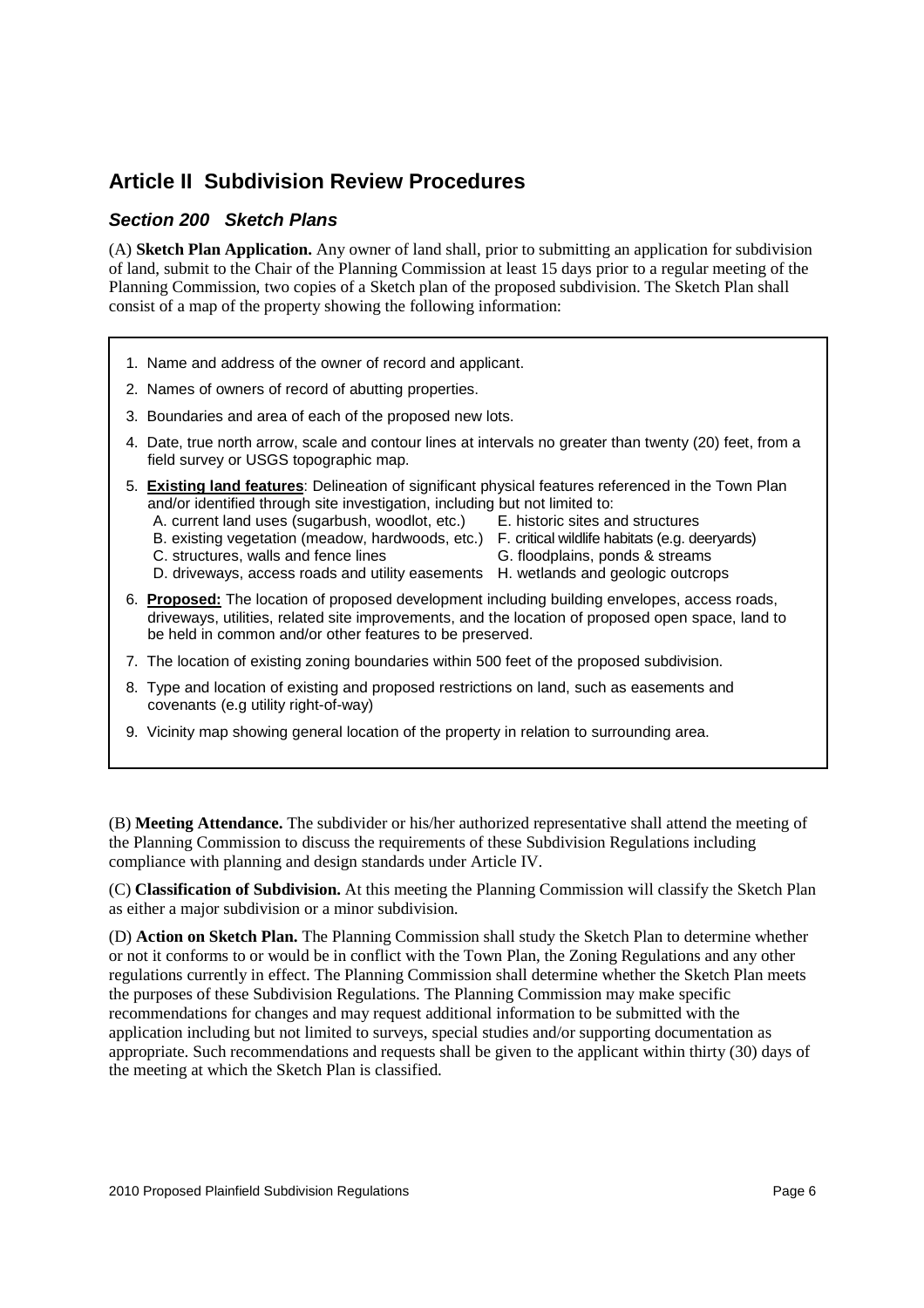#### **Section 210 -- Minor Subdivisions**

(A) Within six months of classification by the Planning Commission of the Sketch Plan as a minor subdivision, the subdivider shall submit to the Zoning Administrator an application and fee for Final Plat approval according to the procedures and requirements of Section 230.

(B) The Planning Commission may require where necessary for the protection of public health. safety and welfare, that a Minor Subdivision comply with all or some of the requirements specified for Major Subdivisions.

(C) The proposed final subdivision plat shall conform to the layout shown on the Sketch Plan plus any recommendations made by the Planning Commission. The application also shall contain those items set forth in Section 310 of these Subdivision Regulations.

 (D) The Planning Commission shall within forty-five (45) days after completion of the public hearing, approve, modify and approve or disapprove such application. Failure to act within such forty-five (45) days shall constitute approval of the application.

#### **Section 220 -- Major Subdivision**

**(A) Preliminary Plat Application.** Within six (6) months after classification by the Planning Commission of the Sketch Plan as a major subdivision, the subdivider shall submit to the Zoning Administrator an application and fee for approval of a Preliminary plat. The application shall contain those items set forth in Section 300 of these Subdivision Regulations plus any other items for a major subdivision that may be required by the Planning Commission. It shall include evidence of notification of application submittal to abutting landowners, and shall conform to the layout shown on the Sketch Plan plus any recommendations made by the Planning Commission.

(B) **Preliminary Plat Public Hearing.** The Commission shall hold a public hearing, warned in accord with Section 510, on the Preliminary Plat at the earliest possible regularly scheduled meeting after the date of submission. The subdivider or his/her authorized representative shall attend the hearing to discuss the Preliminary Plat.

(C) **Action on Preliminary Plat.** The Planning Commission shall study the Preliminary Plat with particular attention given to compliance with the planning and design standards under Article IV. Within forty-five (45) days of the completion of the public hearing, or any continuation thereof, the Planning Commission shall approve, modify and approve, or disapprove said Preliminary Plat. Failure to act within such forty-five days shall constitute approval of the Preliminary Plat. Planning Commission findings, conditions of approval, or the grounds for any modification required, or for disapproval, and provisions for appeal under Section 550 shall be set forth in a written notice of decision

 (D) **Effect of Preliminary Plat Approval.** Approval of a Preliminary Plat shall not constitute approval of the subdivision plat. Prior to approval of the Final Subdivision Plat, the Commission may require additional changes as a result of further study. The approval of a Preliminary Plat shall be effect for a period of one (1) year, after which it shall be null and void and the subdivider shall be required to resubmit a new plat for preliminary approval, subject to all new zoning and Subdivision Regulations in effect at the time of the new Sketch Plan. A new subdivision application shall be submitted accompanied by full application fees. Should the Commission require phased development as a condition of Preliminary Plat approval, it may extend the one-year effective period of preliminary approval.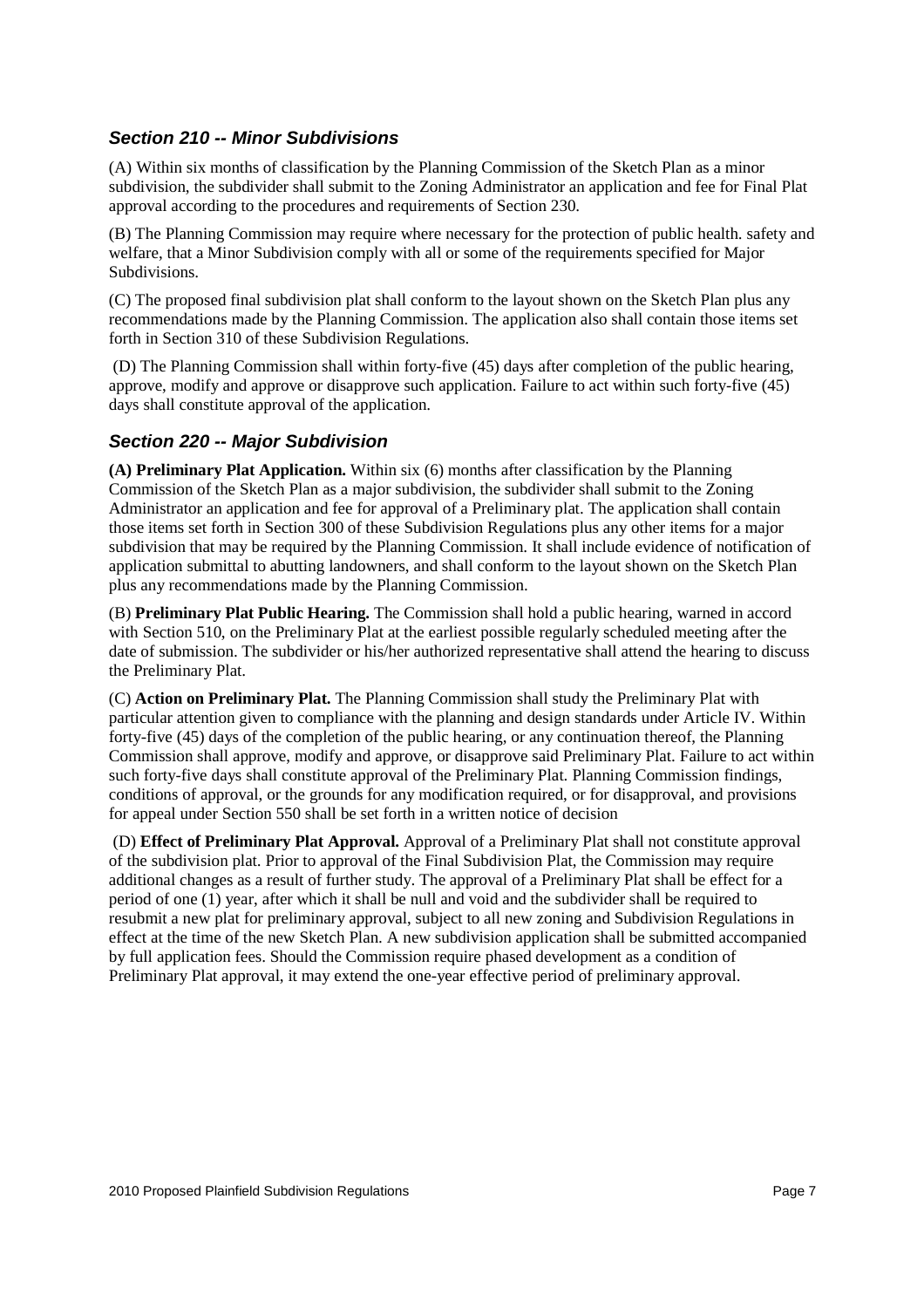#### **Section 230 Final Plats**

(A) **Final Plat Application.** Within six (6) months of classification as a minor subdivision under Section 200(C) or of Preliminary Plat approval under Section 220 (C), the subdivider shall submit an application and fee to the Zoning Administrator for approval of a Final Subdivision Plat The application shall contain those items set forth in Section 310 of these Subdivision Regulations, and shall include evidence of notification of the application submittal to abutting landowners. It shall conform to the layout shown on the Sketch Plan or Preliminary Plat except as amended as a result of recommendations made by the Planning Commission. If phased development was a requirement of Preliminary Plat approval, a separate Final Plat application shall be filed for each section within the time periods imposed in the Preliminary Plat approval.

 (B) **Final Plat Hearing.** The Commission shall hold a public hearing, warned in accord with Section 520, on the Final Plat at the earliest possible regularly scheduled meeting after the date of submission.. The subdivider or his authorized representative shall attend the hearing to discuss the Final Plat.

 (C) **Action on Final Plat**. Within forty-five (45) days of the public hearing or any continuation thereof, the Commission shall approve, modify and approve, or disapprove the subdivision plat. Failure to so act within such forty-five  $(45)$  days shall be deemed approval. Planning Commission findings, conditions of approval, or the grounds for any modification required or for disapproval, and provisions for appeal under Section 550 shall be set forth in a written notice of decision.

 (D) **Effect of Final Approval.** The approval by the Planning Commission of a Final Subdivision Plat shall not be deemed to constitute or be evidence of any acceptance by the Town of any road, easement, utilities, park, recreational area or open space shown on the Final Plat. Such acceptance may only be accomplished by formal resolution of the Selectboard.

(E) **Revisions to Approved Plats.** No changes, erasures, modifications, or revisions shall be made on any Final Subdivision Plat after final approval, including any amendment or revision of a condition of Final Plat approval, unless said plat as modified is first resubmitted to the Planning Commission and approved in accordance with the procedures set forth above.

(F) **Final Plat Recording.** The Final Plat shall be recorded in the Town land records in accordance with the provisions of Section 520.

#### **Section 240 --Coordination with Zoning Review of PRDs or PUDs**

In reviewing a subdivision application involving a PRD or a PUD, the Planning Commission may combine its subdivision review with any review required in the Zoning Regulations for PRDs and PUDs. The applicant shall comply with all procedures, submittal requirements, and standards for both sets of regulations in this review process.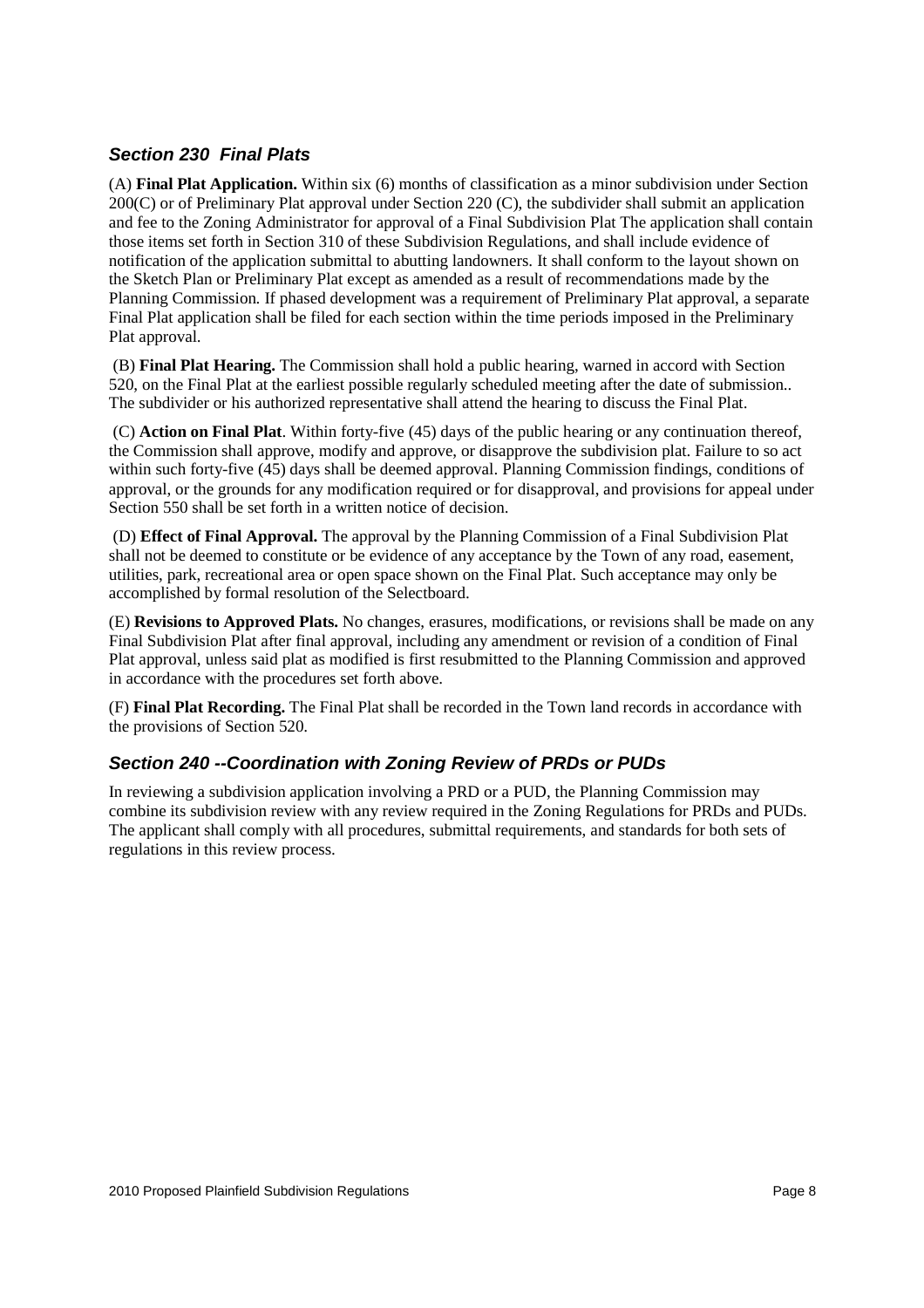# **Article III Application Submission Requirements**

### **Section 300 Preliminary Application (for Major Subdivisions only)**

(A) **Preliminary Application.** The Preliminary Subdivision Application shall consist of one or more maps or drawings, which may be printed or reproduced on paper with all dimensions shown in feet or decimals of a foot. It shall be drawn to a scale of not more than one hundred (100) feet to the inch, showing or accompanied by the following information, unless specifically waived by the Planning Commission:

- All the information required for a sketch plan application, plus:
- 1. Proposed subdivision name or identifying title.
- 2. Name and address of designer of Preliminary Plat.
- 3. The width, location, and grades of all driveways or private access roads proposed by the subdivider. If applicable, the width and location of any public highways, trails or places shown in the Plainfield Town Plan within the area to be subdivided
- 4. Contour lines at intervals of five (5) or less feet of existing grades and of proposed finished grades where change of existing ground elevation will be five (5) feet or more.
- 5. Typical cross sections of the proposed grading of driveways.
- 6. Deed description, survey of tract in accordance with VT statutes and an accurate indication of proposed internal boundaries prepared and certified by a licensed land surveyor tied into established reference points.
- 7. Connection with existing water supply or alternative means of providing water supply to the proposed subdivision.
- 8. Connection with existing sanitary sewage system or proposed alternative means of sewage treatment and disposal.
- 9. If private sewage disposal system is proposed, permit approval from state wastewater division.
- 10. Provisions for collecting and discharging stormwater in the form of drainage plan.
- 11. Preliminary designs of any bridges or culverts which may be required.
- 12. The location of temporary markers adequate to enable the Commission to locate readily and appraise the basic layout on the site.

#### (B) **Supporting Documents.** The preliminary subdivision application shall include the following materials:

- 1. A legal description of any proposed covenants and/or deed restrictions which are intended to cover all or a portion of the subdivision.
- 2. A description of any proposed homeowners association or other form of management organization/agreement for lands, facilities or services.
- 3. Erosion and sediment control plan and a stormwater management plan.
- 4. Other information, studies or reports required by the Commission under Article II of these Subdivision Regulations.
- 5. Construction sequence and projected time schedule for completion of all proposed development and site improvements, if deemed applicable by the Planning Commission.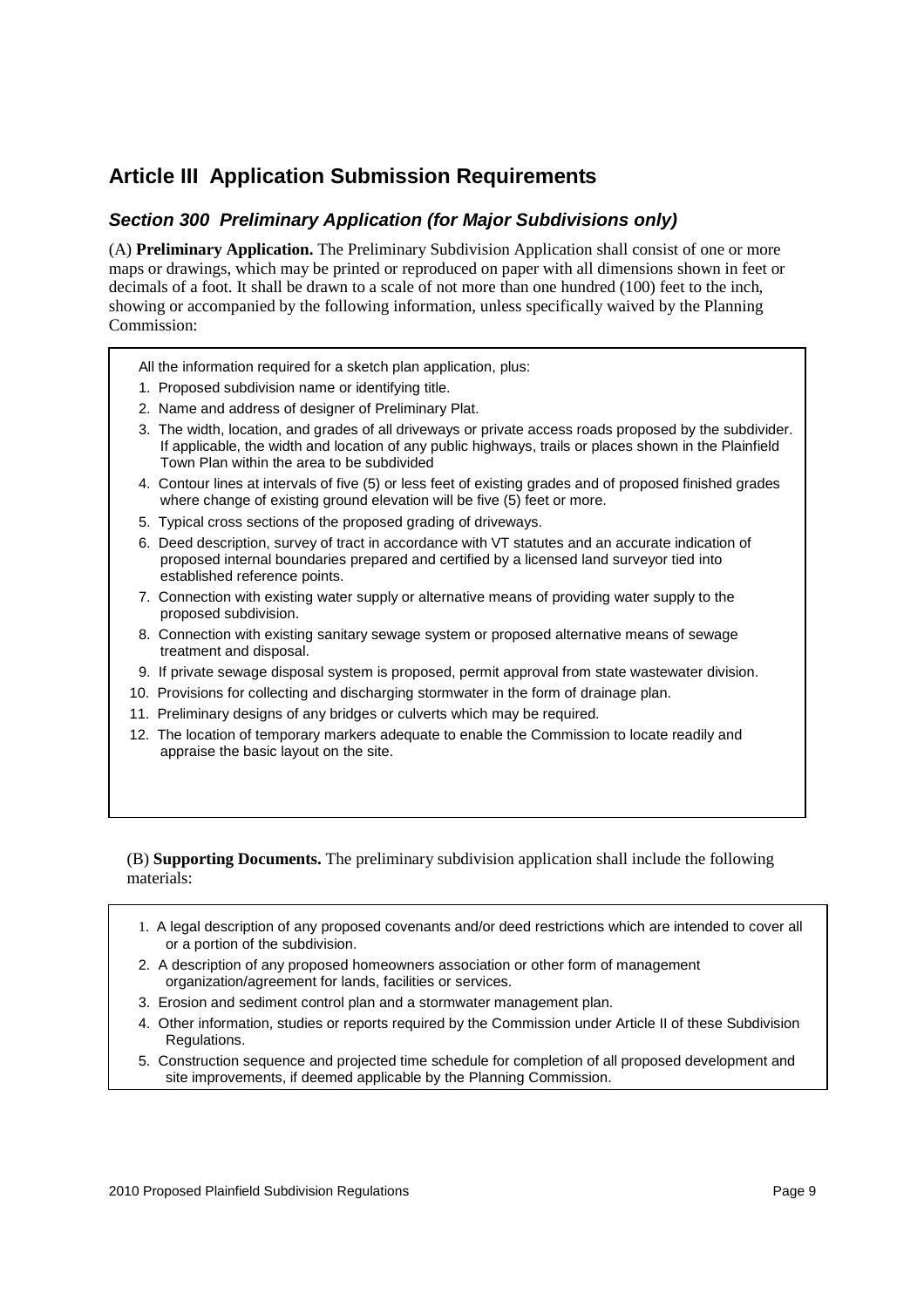# **Section 310—Final Plat for Major and Minor Subdivisions**

(A) **Final Subdivision Plat.** The final subdivision plat shall consist of one or more sheets of drawings that conform to the following requirements: It shall be on mylar clearly and legibly drawn. and the size of the sheets shall be either 18 inches by 24 inches or a multiple thereof. Such sheets shall have a margin of two (2) inches outside of the border lines on the left side for binding and a one (1) inch margin outside the border along the remaining sides. Space shall be reserved thereon for endorsement by all appropriate agencies. The Final Subdivision Plat shall show:

- 1. Proposed subdivision name or identifying title; the name of the Town; the name and address of the record owner and subdivider and all abutting landowners; the name, license number and seal and signature of the licensed land surveyor; the boundaries of the subdivision and its general location in relation to existing highways or other landmarks; and scale, date and true north point.
- 2. Lots within the subdivision numbered in numerical order.
- 3. The location of all of the improvements referred to in Article IV including building envelopes, driveways, utility poles, underground lines, sewage and stormwater disposal systems.
- 4. Monuments which shall be set at all corners and angle points of the boundaries of the subdivision; at all new access roads and their intersections with town highways; angle points in access roads, points of curve and such intermediate points as shall be required by the engineer; and lot corner markers.
- 5. The boundaries of all areas to be held in common or reserved as undeveloped or conservation land pursuant to the requirements of Article IV.
- 6. A notation stating: "Approval of this plat is subject to the terms and conditions imposed by the Plainfield Planning Commission in accordance with the Plainfield Subdivision Regulations, granted (date of Final Plat approval)," and containing two signature lines for endorsement by two planning commissioners.
- 7. Any additional notations required by the Planning Commission which reference specific conditions of subdivision approval to be included on the final plat.

(B) **Supporting Documents**. There shall be submitted to the Planning Commission with the final plat the following supporting documents:

- 1. Written evidence of application to approval by all local, regional, state and federal agencies having jurisdiction over the project and written evidence of the expiration of all appeal periods.
- 2. A certificate from a consulting engineer approved by the Selectboard as to the satisfactory completion of any improvements required by the Planning Commission or, in lieu thereof, an adequate performance bond or equivalent surety to secure completion of all improvements required by the Planning Commission and their maintenance for two (2) years, with written evidence from the Selectboard that it is satisfied with either the bonding or surety company, or with security provided by the subdivider
- 3. A legal description of any proposed covenants, easements and/or deed restrictions which are intended to cover all or a portion of the subdivision.
- 4. Any other legal documentation the Planning Commission deems necessary for the administration and enforcement of these Subdivision Regulations.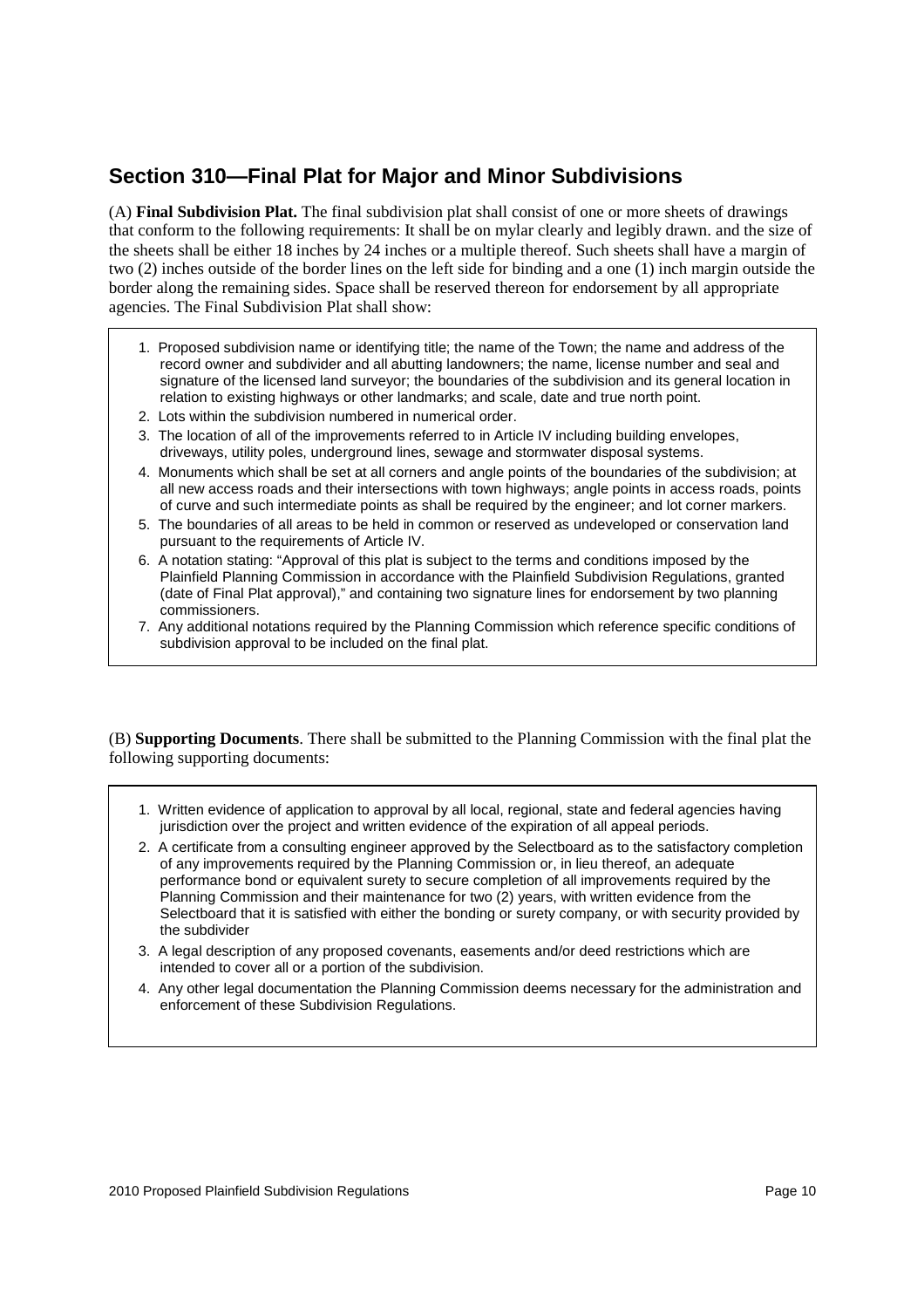# **Article IV Planning and Design Standards**

### **Section 400 Evaluation and Application of Standards**

The Planning Commission shall evaluate any minor or major subdivision of land in accordance with the standards set forth below. The Planning Commission may require the subdivider to address impacts related to these standards through modification and phasing of the proposed subdivision or measures to avoid or mitigate any adverse impacts. Planned Residential Development should be encouraged wherever possible.

### **Section 410 General Standards**

(A) **Character of the Land.** All land to be subdivided shall be of such a character that it can be used for the intended purpose and density of use without undue adverse impact on public health or safety, the environment, neighboring properties or the rural character and natural beauty of Plainfield. Reference shall be made to the policies, goals and strategies in the Plainfield Town Plan in determining the suitability of the land for the proposed use. Land subject to periodic flooding, poor drainage, or other hazardous conditions, or lacking adequate capability to support buildings, access roads, utilities, and wastewater disposal shall not ordinarily be subdivided for the purpose of development.

(B) **Preservation of Existing Features.** Land shall be subdivided and improved in reasonable conformity to existing topography in order to minimize grading, cut or fill, and, insofar as possible, to retain the natural contours, limit storm water runoff, and conserve the natural cover and soil. Due regard shall be given to the preservation and protection of existing features, including but not limited to trees, scenic points, waterways and water bodies, rock outcroppings, steep slopes, unique geologic features, other natural resources, and historic resources. Parcels containing historic structures or archeological sites shall be evaluated by a recognized authority prior to disturbance or alteration.

The Planning commission may require the preservation, planting and maintenance of trees, ground cover or other vegetation:

- (1) to protect water quality and/or other natural features;
- (2) to provide screening of development to increase privacy, reduce noise and glare, or otherwise soften and/or lessen the visual impacts of development,
- (3) to establish trees along public or private roads to establish a canopy effect and/or maintain a pedestrian scale where the Commission deems it appropriate.

(D) **Compatibility.** The proposed subdivision shall be compatible with land uses, lot configurations, road networks, and natural, cultural, and scenic features on neighboring properties.

(E) **Compliance with Other Regulations.** All subdivisions shall be in harmony with the Town Plan and shall be in conformance with other applicable federal, state, and local bylaws, ordinances and regulations. Where these Subdivision Regulations are in conflict with such other ordinances or regulations, the more stringent or those setting the higher standard shall apply.

 (F) **Energy conservation**. In order to conserve energy all subdivisions shall use the least areas of roadway and the least length of sewer, water, and utility lines within environmentally and economically sound limits. Subdividers are encouraged to submit designs that take advantage of southeast, south and southwest orientations where possible, allowing the maximum number of buildings to receive sufficient sunlight for solar energy systems for space and water heating. Likewise, landscaping should be used effectively for providing wind barriers and reducing heat loss or gain.

(G**) Building Envelopes.** The Planning Commission shall require the designation of building envelopes to limit the site development to one or more portions of a lot, in order to favor open-space preservation and to lessen the visual impacts of development.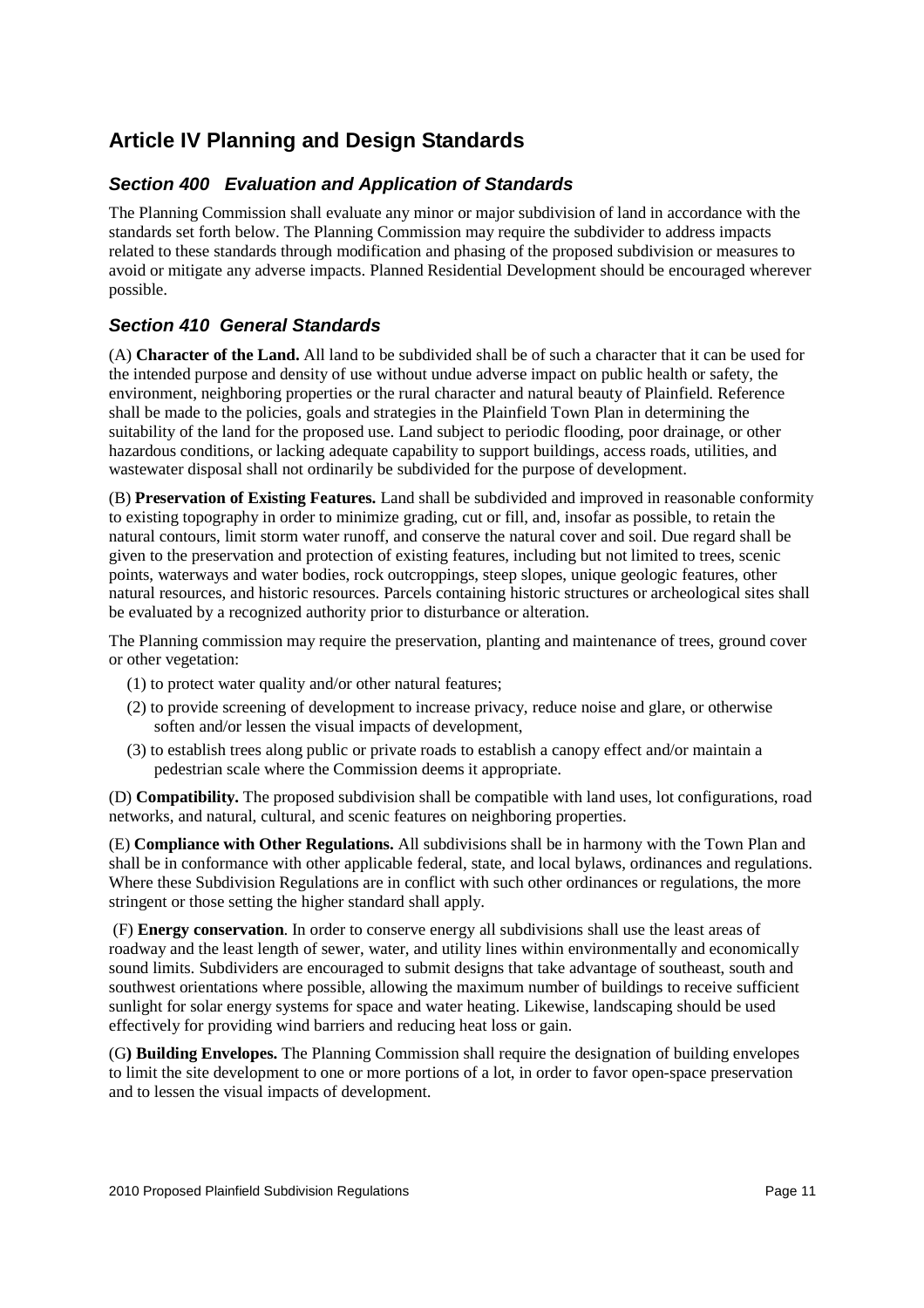(H) **Lot Shape and Density**. The layout of lots shall conform to the dimensional requirements of the Zoning Regulations for the district in which they are located except for Planned Residential Developments. The following standards shall apply to subdivisions:

- (1) Side lot lines, where they intersect with the town road, shall generally be at right angles.
- (2) Lot Shape. Lots with irregular shapes (curves, jogs, flag-shaped, etc.) should not be created unless warranted by conditions of topography or natural features.
- (3) Lot Size and Density. Lot sizes and densities in the Zoning Regulations are a minimum standard.. Densities may be increased only for Planned Residential Developments and Planned Unit Developments according to the Zoning Regulations.

(I) **Scattered Subdivision.** Scattered subdivision of land that would involve danger or injury to health or safety by reason of inadequate water supply, drainage, transportation, school, fire protection, or other public services or that would necessitate an expenditure of public funds for the supply of such services or for the upgrade of roads, may be denied by the Planning Commission.

 (J) **Disclosure of Future Development Plans.** When a subdivider submits an application for a portion of a parcel, the Planning Commission may require a general indication of the intended uses of the remaining portion of land. Such an indication should include type and intensity of use, access, and phasing.

#### **Section 420 -- Natural Resource and Agricultural Land Protection**

(A) **Preservation of Natural Resources and Agricultural Lands.** Subdivision boundaries, lot layouts, access and utility corridors, and building envelopes shall be located and configured so as to:

- (1) avoid adverse impacts to special environmental areas as defined in the Town Plan, including but not limited to, wetlands and critical wildlife habitat.
- (2) minimize the fragmentation and/or development of agricultural lands, meaning land in agricultural use or containing prime agricultural soils,
- (3) avoid the placement of principal buildings on ridgelines and the crest of hills.

 (B) **Methods of Protection.** Methods for avoiding such adverse impacts shall include but may not be limited to the following:

- (1) In instances involving the subdivision of clearly defined ridges and hilltops above an elevation of 1500', building envelopes should be located off the height of land (i.e., highest point on a defined ridge or hill).
- (2) Undisturbed buffer areas sufficient in width to protect the identified natural feature(s) should be designated. Buffer areas may be required between agricultural and other uses to minimize land use conflicts.
- (3) Access roads, driveways and utility corridors should be shared to the extent feasible; and where sites include linear features such as existing roads, tree lines, stone walls, and/or fence lines, should follow these in order to minimize the fragmentation of agricultural land and minimize visual impacts.
- (4) A tree cutting, landscaping and/or forest management plan may be required to ensure that ridges and hill tops above an elevation of 1500' remain wooded and that sufficient trees remain standing to visually interrupt building facades and reduce reflective glare, as viewed from off site.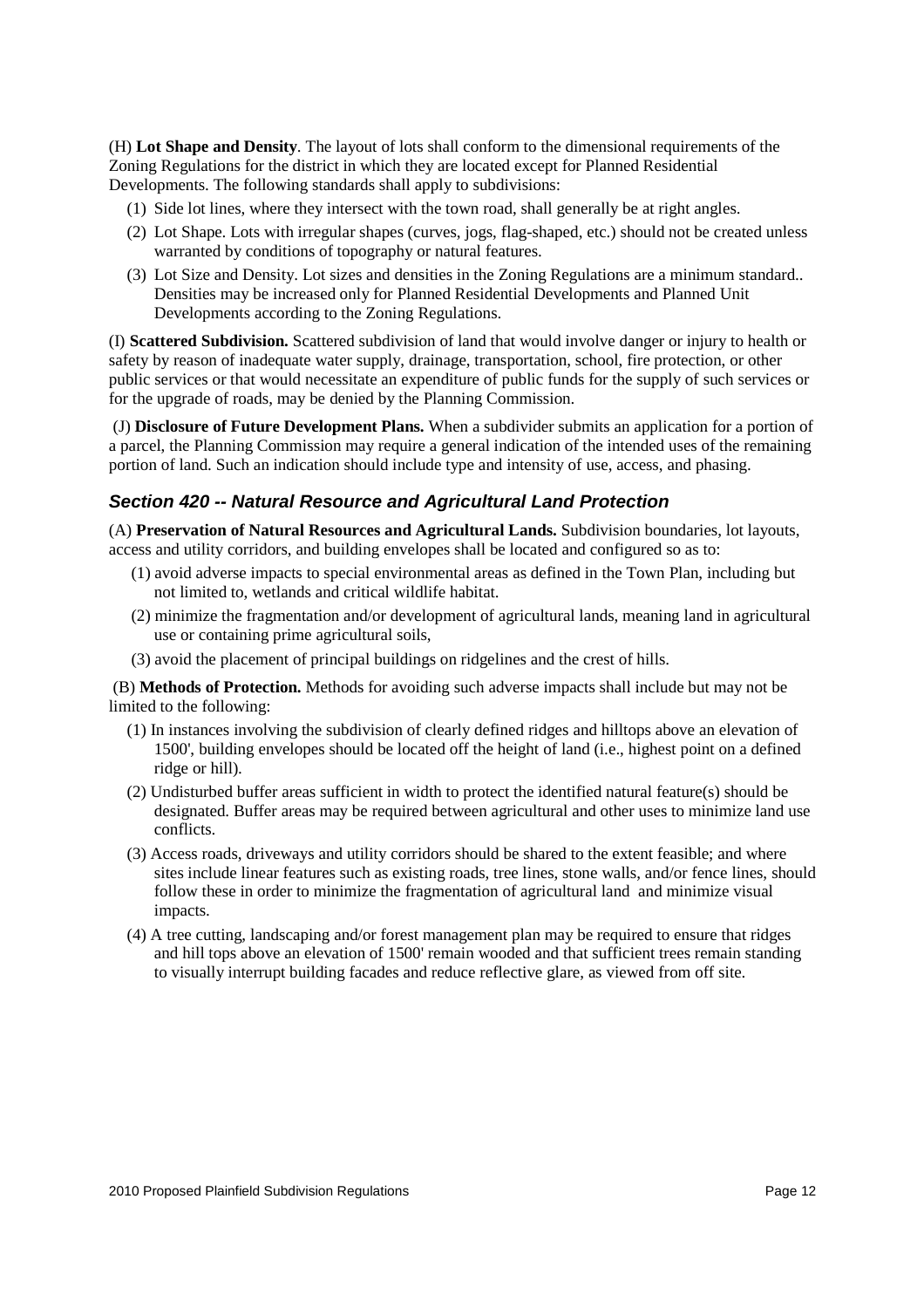### **Section 430 Open Space and Common Land**

Major subdivisions shall be designed to preserve open space areas for such uses as recreation, agricultural use, and natural resources and to maintain scenic views. Common land should be designed to achieve these objectives and to facilitate the maintenance of community facilities.

(A) **Preservation of Open Space.** Provision should be made for the preservation of open space. The Planning Commission shall approve the location, size and shape of lands set aside to be preserved for open space. Open space land should be located so as to conform with and extend existing and potential open space lands on adjacent parcels.

(B) **Creation of Common Land.** Land held in common for the preservation and maintenance of open space or the maintenance and protection of shared facilities, may be held under separate ownership from contiguous parcels and shall be subject to the legal requirements set forth below. Such shared facilities may include community wastewater or water supply systems, or community recreation facilities, such as river and shoreline access and trail rights-of-way.

(C) **Legal Requirements.** Protected open space shall be dedicated, either in fee or through a conservation easement approved by the Planning Commission, to the Town, the Conservation Commission, a community association comprising all of the present and future owners of lots in the subdivision, or a non-profit land conservation organization. Such area shall be indicated with appropriate notation on the final plat. Land held in common shall be subject to appropriate deed restrictions stipulating the permitted and restricted use of such lot, and establishing the person or entity responsible for maintenance and long term stewardship. All costs associated with administering and maintaining open space and/or common land shall be the responsibility of applicant and subsequent landowners

#### **Section 440 -- Site Drainage, Stormwater Management and Erosion Control**

(A) **Site Drainage and Stormwater Management**. An adequate surface storm water drainage system for the entire subdivision area shall be provided.

Residential and commercial development projects shall follow the Vermont Agency of Natural Resources Stormwater Management Rules. In particular, great care should be taken to avoid concentration of storm water runoff in areas of high erosion hazard and/or highly erodible soils.

The subdivider may be required by the Planning Commission to carry away by pipe or open ditch any spring or surface water that may exist either previous to or as a result of the subdivisions. A culvert or other drainage facility shall, in each case. be large enough to accommodate potential run-off from its entire upstream drainage area, whether inside or outside the subdivision. Where it is anticipated that additional run-off incidental to the development of the subdivision will overload an existing downstream drainage facility so that there will be drainage to private property or an increase in the expenditure of public funds, the Planning Commission shall not approve the subdivision until provision has been made for the improvement of said condition. Where a subdivision is traversed by a watercourse or drainage way, there shall be provided a storm water drainage easement of such width as to encompass the 50-year flood area of such watercourse which easement shall be indicated on the Final Plat.

(B) **Erosion and Sediment Control.** For all construction, erosion and sediment controls need to be installed correctly and be regularly maintained, following practices outlined in. the *Vermont Handbook for Erosion Prevention and Sediment Control* (Vermont Department of Environmental Conservation, Water Quality Division, 2003or as updated). The smallest practical area of land should be exposed at any one time during development. Excavated or disturbed land should not be left exposed during the winter months. Where necessary, temporary vegetation and/or mulching and structural measures may be required by the Planning Commission to protect areas exposed during the development.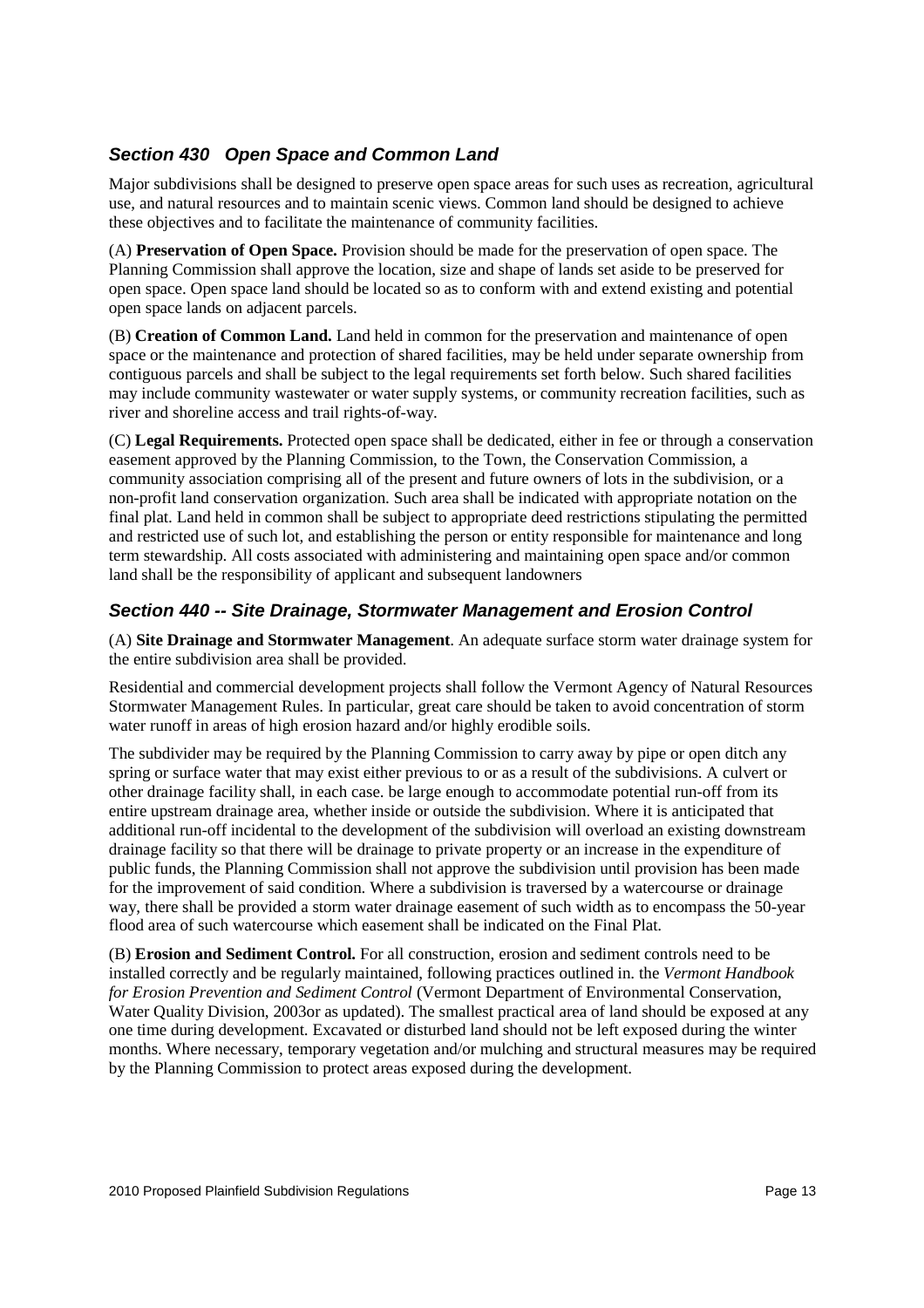The Planning Commission may require embankments to be planted with stabilizing shrub or ground cover and seeded with a deep root perennial grass to prevent erosion. Sediment basins shall be installed and maintained during development to remove sediment from runoff water and from land undergoing development.

Construction should be discouraged in areas that pose potential natural hazards including highly erodible soils such as sands, steep slopes, shallow soils and areas of high water tables.

#### **Section 450 Community Services and Facilities**

(A) **Public Facilities and Services.** The proposed subdivision shall not create an undue burden on public facilities or create an unreasonable demand for public services. The Planning Commission will consider whether the anticipated tax return from the proposed development is equal to or exceeds the cost of anticipated municipal services and facilities directly attributable to the proposed development. It also will determine whether the proposed development will place an unreasonable burden on the ability of local governmental units to provide municipal, governmental or educational services and facilities. A fiscal impact analysis and/or the phasing of development in accordance with a duly adopted capital budget and program may be required as appropriate.

(B) **Fire Protection Facilities.** Adequate water storage facilities for fire protection within the subdivision shall be provided to the satisfaction of the Planning Commission and the Town Fire Chief.

 (C) **Parks, Playgrounds and Recreation Areas**. Pursuant to 24 VSA §4417, the Planning Commission may require the dedication of up to fifteen ( 15) percent of the total area of the Plat for a park, playground or other recreation purpose. All such land shall be of a reasonable character for such use. In cases where the Planning Commission determines that a recreation area of adequate size cannot be suitably located in the proposed subdivision or is otherwise not practical, the Planning Commission may require a payment to the municipality of an amount to be determined by the Selectboard. The Town shall use the payment to serve the recreational needs of the Town.

 (D) **Traffic.** The Commission may request the preparation of a traffic impact study to identify impacts and mitigation measures necessary to ensure road safety and efficiency. The implementation of mitigation including road improvements necessitated by the subdivision shall be the responsibility of the subdivider.

#### **Section 460 Access Roads and Driveways**

#### **All subdivisions:**

The following standards apply to private access roads and driveways in all subdivisions, regardless of the number of lots accessed:

(A) **Topography**. Access roads and driveways shall logically relate to topography so as to produce usable lots and safe intersections in appropriate relation to the proposed use of land and to minimize site disturbance, including the amount of cut and fill required.

(B) **Road Construction Standards.** In addition to the measures listed in Section 440, all new access roads and driveways shall have erosion controls designed to eliminate adverse impacts on nearby properties, town highways and watercourses. All road and driveway runoff should be directed in such a way as to prevent non-point pollution of the town's surface waters and wetlands.

Driveways serving individual lots generally shall comply with the Vermont Agency of Transportation's *Standard B-71* for residential and commercial driveways, as amended. In addition:

(l) Driveways shall be accessible by emergency service vehicles, with reasonable grades and safe intersections with public or private roads. Maximum grade should not exceed ten (10) percent. For driveways in excess of five hundred (500) feet in length, a l0' x 30' turnout may be required.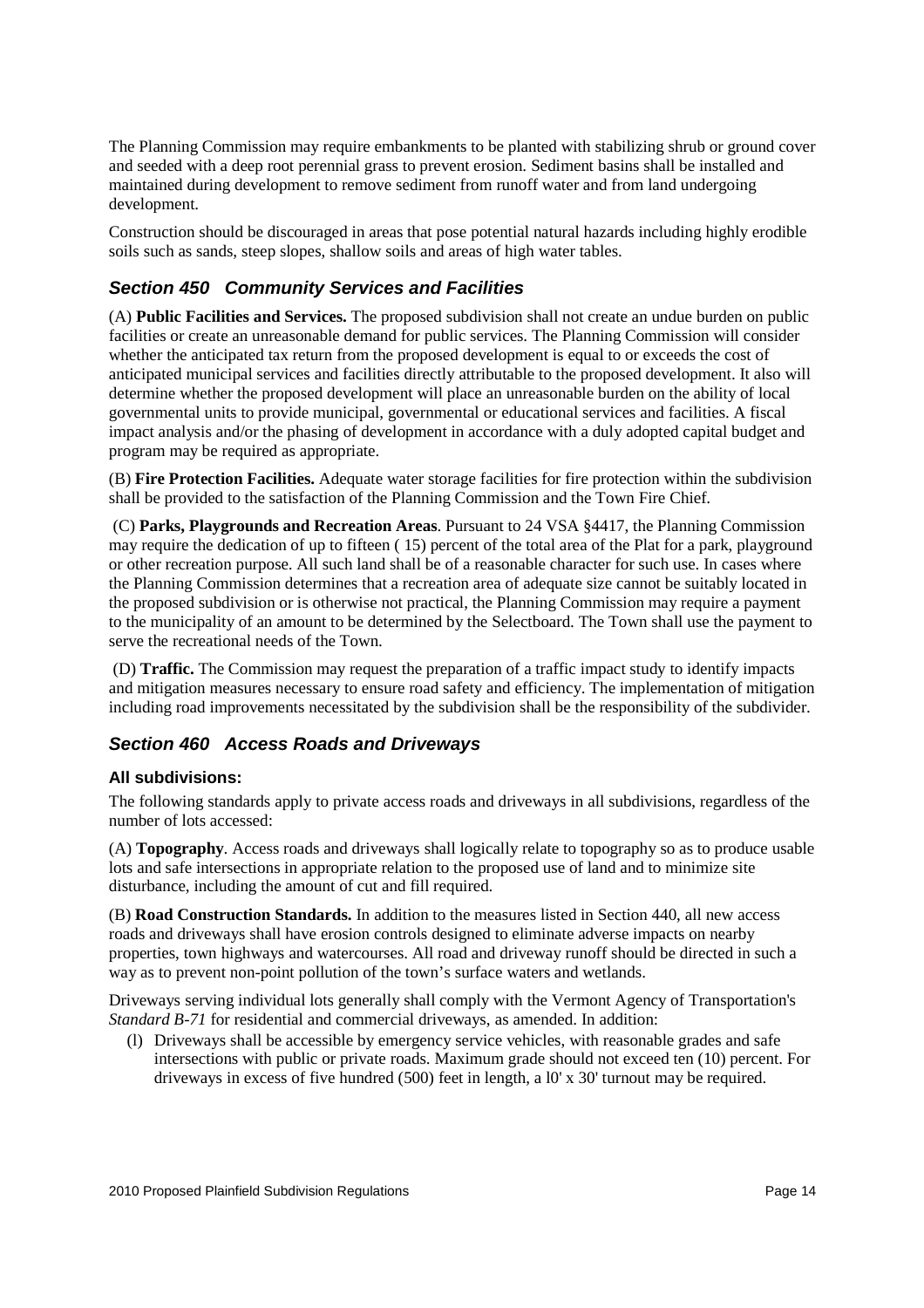- (2) Driveways should be laid out to follow existing linear features, such as utility corridors, tree lines, hedgerows and fence lines, to avoid the fragmentation of agricultural land and open space, and to avoid adverse impacts to natural, cultural and scenic features.
- (3) The use of common or shared driveways is encouraged and may be required in order to minimize the number of access points to town highways.

#### (C) **Town Highway Access**

- 1. Subdivider must obtain an access permit from the Selectboard for each point where a driveway or private road connects with a town highway.
- 2. If the Class 4 road is not intended by the Town to be reclassified as Class 3, it may be approved as sufficient access for the proposed subdivision, or the Planning Commission may require that the subdivider make arrangements for maintenance of the road and emergency vehicle access.
- 3. The Planning Commission may require the subdivider to improve any town road where it intersects with new access roads or driveways in the subdivision to facilitate traffic circulation and pedestrian and vehicular safety.

(D) **Pedestrian and Bicycle Access.** Where appropriate, rights-of-way for pedestrian and bicycle travel and access may be required to facilitate and encourage non-vehicular travel within the subdivision and to public areas beyond. Curbs and sidewalks may be required in subdivisions within or near to the village.

#### **Major subdivisions:**

(A) **Layout and Design**. Private access roads and driveways serving four or more lots in a proposed subdivision shall generally conform to the *Vermont State Standard for the Design of Transportation Construction, Reconstruction and Rehabilitation on Freeways, Roads and Streets*, dated October 1997 as amended. Acceptance of private roads by the Town is subject to the approval of the Selectboard pursuant to state law for the laying out of public rights-of-way. Construction of a road to these standards in no way ensures such acceptance.

Minimum design standards include the following:

- (1) Rights of way for all access roads shall be a minimum of fifty (50) feet in width.
- (2) Where the access road intersects with the town road:
	- (a) the angle should be between seventy (70) and ninety (90) degrees;
	- (b) the gradient within 100 feet of the intersection shall be minimized;
	- (c) a safe sight stopping distance is provided as determined by probable traffic speed, terrain, and road alignments; and
	- (d) no structure or planting is situated to impair comer visibility.

(B) **Cut and Embankment Slopes**. All slopes shall be well rounded to form a smooth transition from the shoulder edge to the existing grades (see the *Vermont Better Backroads Manual* as amended0.

(C) **Cul-de-sacs and Turn-arounds**. Access roads shall terminate in a turn-around with a radius of thirty-five (35) feet, or a "T" or other configuration suitable to topography and adequate for emergency vehicles to turn around efficiently.

**Note:** The road and driveway standards for major subdivisions may be applied to minor subdivisions where the Planning Commission determines that such standards are necessary to provide suitable and safe access or to accommodate anticipated future subdivision.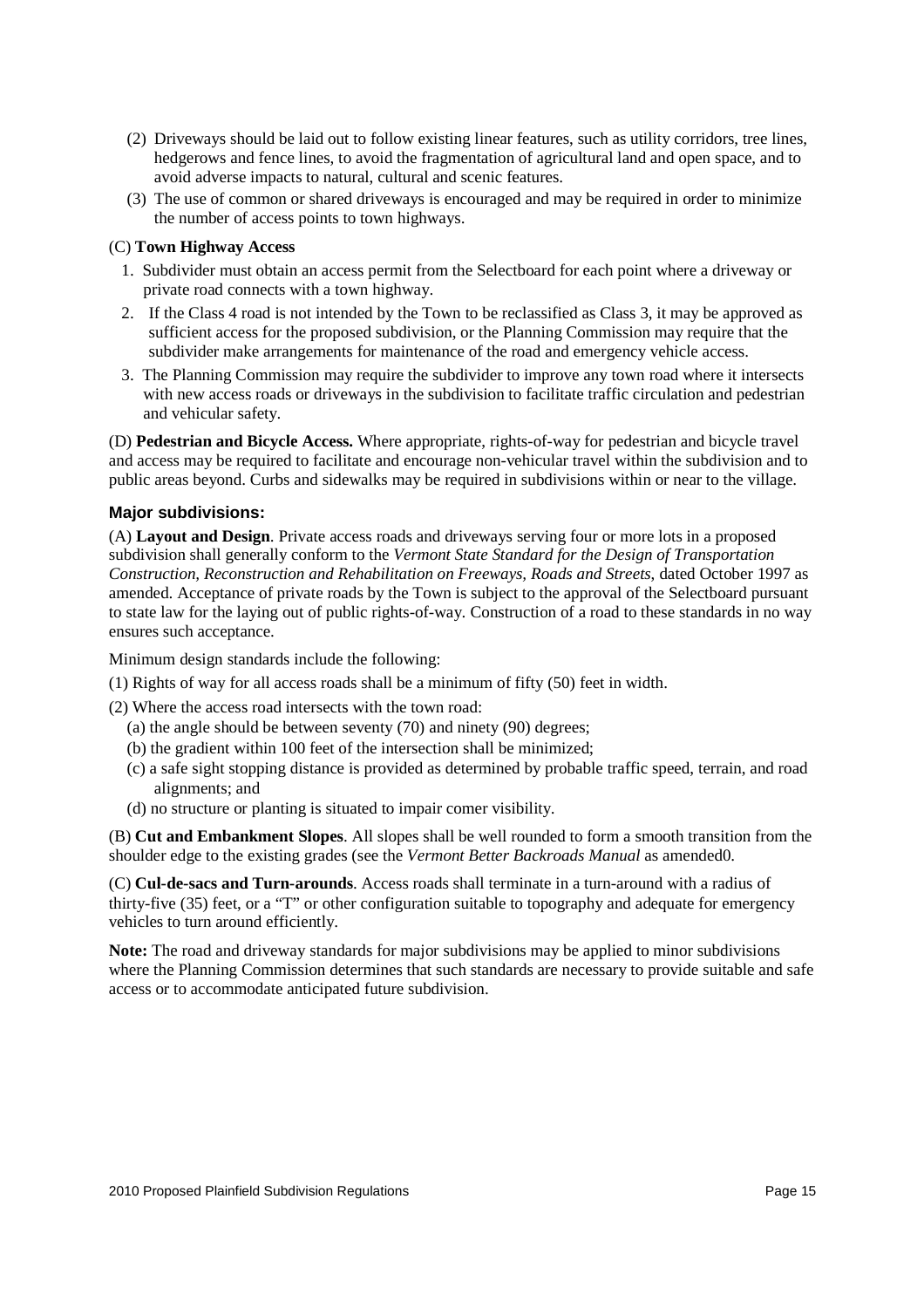#### **Section 470 Water Supply and Wastewater Disposal**

(A) **Water Supply**. Community water supply systems and individual wells shall be designed and built to meet all applicable state and local regulations. For subdivisions that will connect to the municipal water system, applications for connection shall be approved by the Water & Wastewater Commission.

(B) **Wastewater Disposal.** Community sewage disposal systems and individual septic systems shall be designed and installed in accord with the requirements of the state on-site septic requirements and local zoning and health regulations. For subdivisions that will connect to the municipal sewage disposal system, applications for connection shall be approved by Water & Wastewater Commission.

#### **Section 480 Utilities**

All utilities systems, existing and proposed, throughout the subdivision shall be shown on the final plat, and shall be located as follows:

(A) All utility systems, including but not limited to electric, gas, telephone, and cable television, should be located underground throughout the subdivision, unless deemed unreasonable and prohibitively expensive by the Planning Commission.

(B) The subdivider shall coordinate subdivision design with the utility companies to insure adequate and suitable areas for under or above ground installation both for the proposed subdivision, and areas adjacent to the subdivision.

(C) Utility corridors shall be shared with other utility and/or transportation corridors where feasible and located to minimize site disturbance, fragmentation of agricultural and conservation lands, and to avoid any adverse impacts to public health and to natural, cultural or scenic resources.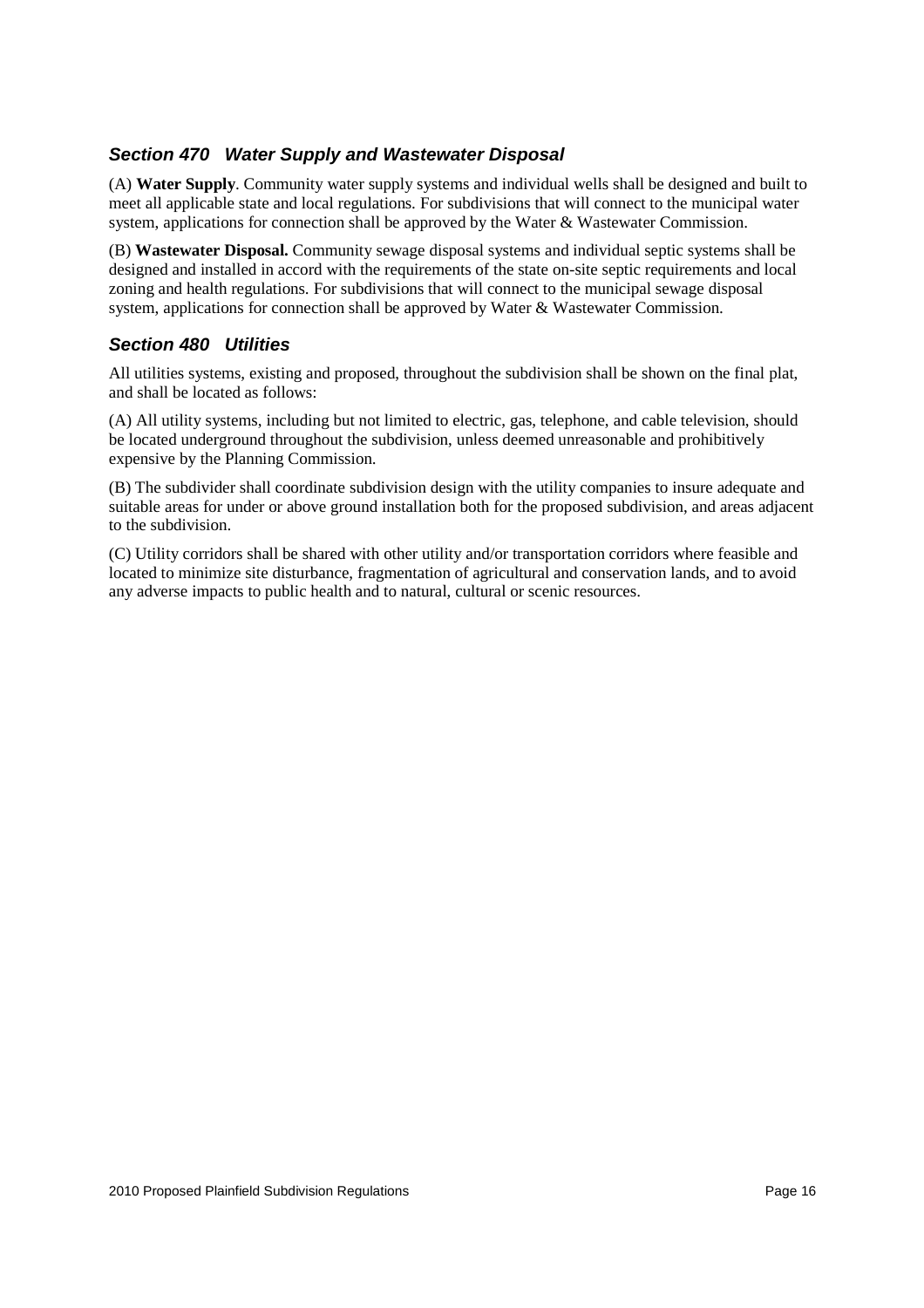# **Article V Administration and Enforcement**

#### **Section 500 Application Fees**

Upon submission of an application for minor subdivision approval, major subdivision preliminary, approval, or major subdivision final approval, the subdivider shall pay the application fee as established by the Selectboard. Such fee shall include the costs of publication, public hearings, administrative review, and periodic inspections by Town officials during the installation of public improvements, if necessary.

#### **Section 510 Hearing Notice Requirements**

(A) The Planning Commission shall warn all public hearings required under these Subdivision Regulations in accordance with 24 V.S.A. §4414 and 4447.

(B) Notice shall be given more than fifteen (15) days prior to the date of the public hearing by the publication of the date, place and purpose of the hearing in a newspaper of general circulation in the Town. Such notice shall include a general description of the proposed subdivision, including the number of new lots to be created. The notice with the same information shall also be posted in one or more public places within the Town.

(C) The Planning Commission shall also send the notice to all adjoining property owners of record as identified in the application, to the regional planning commission, and to the Clerk of an adjacent municipality in the case of a plat located within five hundred (500) feet of a municipal boundary.

### **Section 520 Filing of Final Plats**

(A) The subdivider shall prepare a copy of the plat for recording in conformance with the requirements of 24 V.S.A. §4416, 27 V.S.A. Chapter 17 and Section 310 of these Subdivision Regulations. No plat may be recorded or filed until it has been approved by the Planning Commission and such approval and the date thereof are endorsed in writing on said plat by two of the Planning Commissioners, or the certificate of the Town Clerk showing the failure of the Planning Commission to take action within the forty-five (45) day period is attached thereto and filed or recorded with said plat.

(B) The final plat shall be filed by the subdivider with the Town Clerk and recorded in the town land records within one hundred eighty (180) days of final approval or certification. Final approval or certification shall expire if the final plat is not filed by the subdivider within said one hundred eighty-day period.

(C) All subdivision permits shall run with the land and are binding upon any person that acquires an interest in any lot or any part of the property subject to the subdivision permit. No sales, leases, conveyances or transfers of any lots or any part of the property shall take place and no permits for the erection of any structure upon any lot of the subdivision be issued until the above conditions have been satisfied. Satisfaction of all conditions shall be evidenced by a duly filed and recorded final plat as specified in paragraph (A), above.

#### **Section 530 Enforcement and Penalties**

(A) The enforcement of these Subdivision Regulations shall be the responsibility of the Zoning Administrator in accordance with 24 V.S.A. §4442 and 4445.

(B) Any person who violates any of the provisions of these Subdivision Regulations or who engages in land development as defined by the Act which does not conform to the provisions of these Subdivision Regulations, shall be fined an amount in accordance with §4444 of the Act, currently set at not more than fifty dollars (\$50) for each offense. Each day that a violation continues shall constitute a separate offense.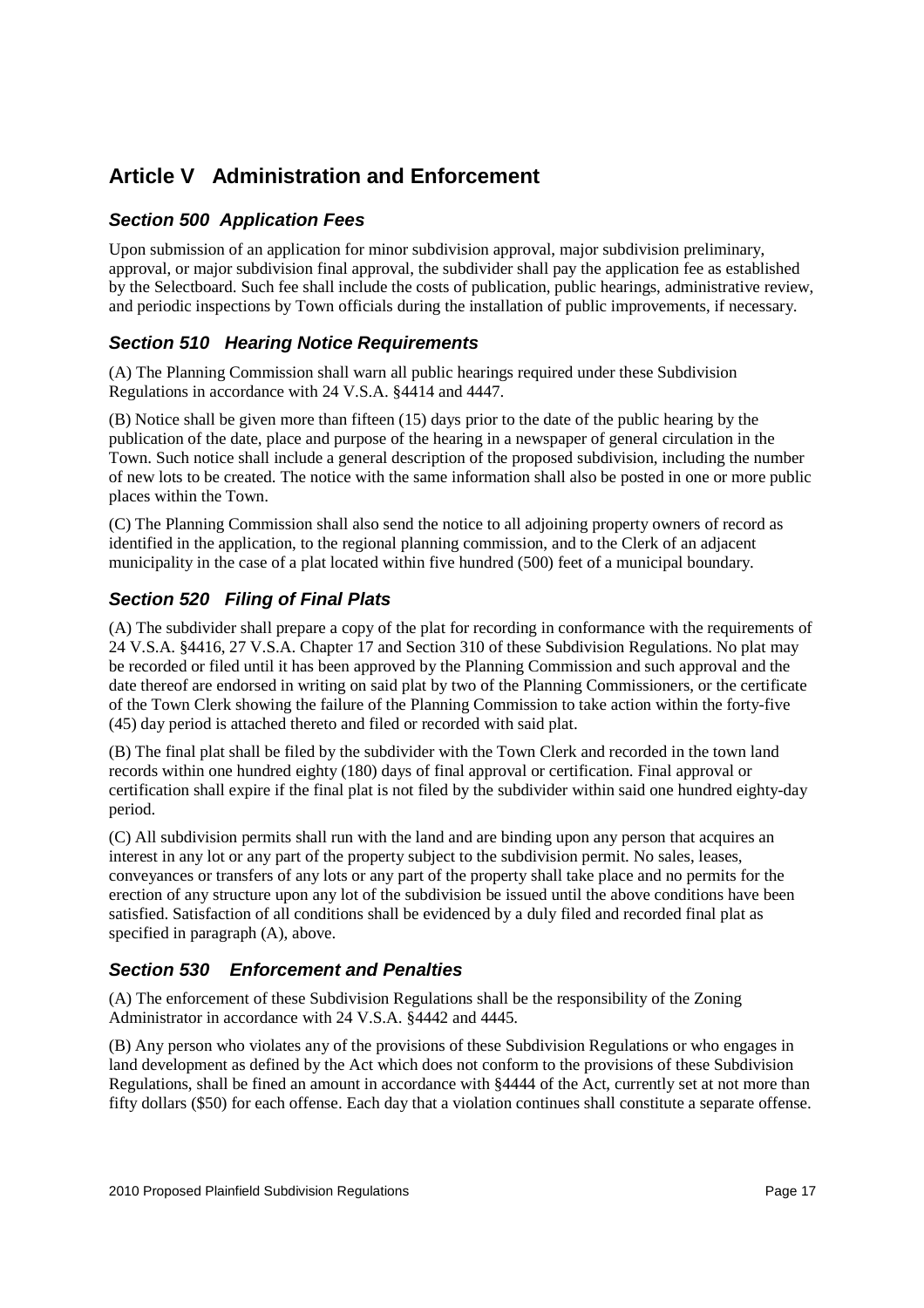(C) Any person who sells, transfers, or agrees to sell or transfer any land in a subdivision or land development or erects any structure thereon without first having recorded a duly approved final plat under these Subdivision Regulations shall be fined in accordance with 24 V.S.A. §4444. Each lot. parcel, or unit so sold, transferred or agreed to be sold or transferred shall be deemed a separate violation.

(D) Following a hearing conducted after no less than thirty (30) days notice to the permit or approval holder, the Planning Commission may revoke any permit or approval issued under these Subdivision Regulations for cause, including without limitation, the violation of or failure to fulfill a permit condition; the provision of false, inaccurate or misleading information in support of an application by the owner, applicant, the subdivider or their authorized agent; or the violation or failure to comply with the provisions of these Subdivision Regulations.

(E) Nothing herein contained shall be deemed to bar any other legal or equitable remedy provided in the Act as presently enacted and as hereinafter amended, or otherwise to restrain, correct or prevent any violations of these subdivision Regulations or prosecute violators thereof.

### **Section 540 Appeals**

(A) Any interested person may appeal any decision of the Planning Commission to the Vermont Environmental Court in accordance with 24 V.S.A. §4475 and 4471.

(B) "Interested Person" for the purposes of appeal shall be defined, in accordance with 24 V.S.A. §4464, to include:

- (1) The applicant:
- (2) The Town of Plainfield and all adjoining municipalities;
- (3) A person owning or occupying property in the immediate neighborhood of a property that is the subject of a decision or act taken under these Subdivision Regulations, who alleges that the decision or act, if confirmed, will not be in accord with the policies, purposes or terms of the Plan or Regulations of the Town.
- (4) Any 10 persons owning real property within the Town who, by signed petition to the Zoning Board, allege that any relief requested by a person under this section, if granted, will not be in compliance with the plan or bylaw of the Town;
- (5) Any department or administrative subdivision of the State owning property or any interest therein within the Town or adjoining municipality, and the Vermont Agency of Commerce and Community Development; and
- (6) The Plainfield Conservation Commission.

(C) The notice of appeal shall be sent by mail to every interested person appearing and having been heard at the hearing before the Planning Commission.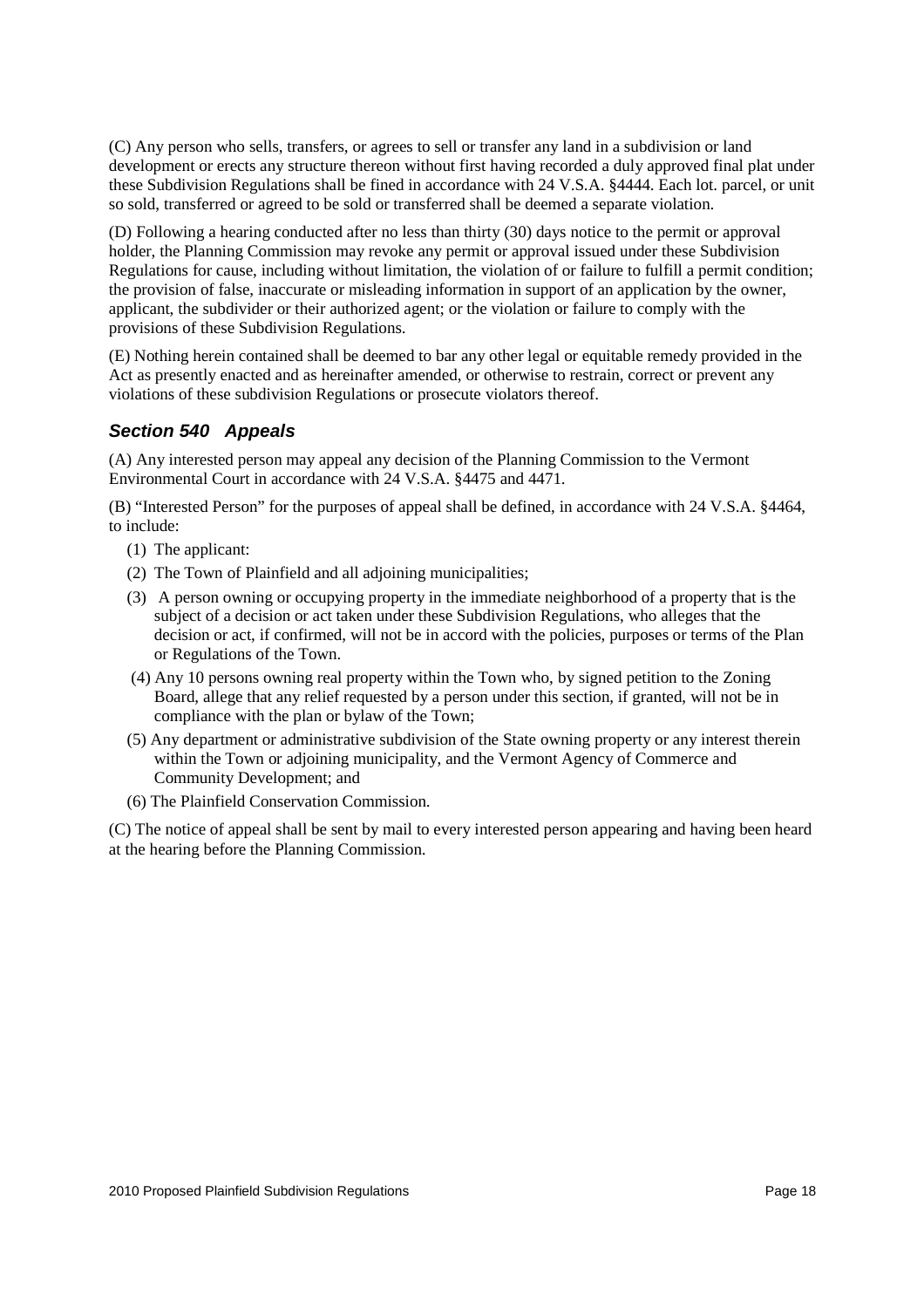# **Article Vl Definitions**

#### **Section 600 Terms and Uses**

(A) Words, phrases, and terms neither defined herein or elsewhere in these Subdivision Regulations shall have their usual and customary meanings except where the context clearly indicates a different meaning.

(B) Unless otherwise defined herein, the definitions contained in the Act and the Zoning Regulations shall apply to these Subdivision Regulations.

#### **Section 610-- Definitions**

For the purposes of these Subdivision Regulations, certain words and terms herein shall be interpreted as follows:

**Act:** The Vermont Municipal and Regional Planning and Development Act, Title 24 Chapter 117, Vermont Statutes Annotated.

**Authorized Representative**: A person or group of persons who have been duly authorized by a letter filed with the Commission by the subdivider to act in his or her behalf.

**Boundary Line Adjustment**: A readjustment, relocation or alteration of a boundary between existing adioining parcels where no new lot or parcel is created.

**Buffer**: A designated strip or area of land intended to visibly and/or functionally separate one use from another; to shield or block sight lines, noise, lights, or other nuisance from neighboring properties; and/or to lessen the visual or physical impact of development on surface waters, wetlands and other natural and scenic areas.

**Building Envelope:** A specific area delineated on a lot within which all structures are to be located, and outside of which no structures may be located.

**Community Sewage Disposal System:** Any wastewater disposal system other than a municipal sewage disposal system, owned by the same person or persons, that disposes of sewage for domestic, commercial, industrial or institutional uses to two (23 or more users.

**Community Water Supply System:** Any non-municipal water system owned by the same person or persons that supplies water for domestic, commercial, industrial or institutional uses to two (2) or more customers.

**Easement**: The authorization of a property owner for the use by another, and for a specified purpose, of any designated part of the owner's property All easements shal1 be shown on a plat of the property recorded in the town land records.

**Final Subdivision Plat:** The final drawings on which the subdivision are presented to the Planning Commission for approval and which, if approved, shall be filed for record with the Town Clerk.

**Lot:** Any parcel of land in single ownership and not divided by any town highway, occupied or to be occupied by no more than one principal building and its accessory buildings and meeting thc minimum zoning requirements for a lot in the zoning district in which such land is located, except for Planned Residential Developments.

**Major Subdivision:** All subdivisions not classified as minor subdivisions, including but not limited to, any division of land which results in four (4) or more lots, including all lots created from a single parcel within the past ten (10) years; any size subdivision which requires the installation of public improvements; any Planned Residential Development or Planned Unit Development; or any nonresidential subdivision.